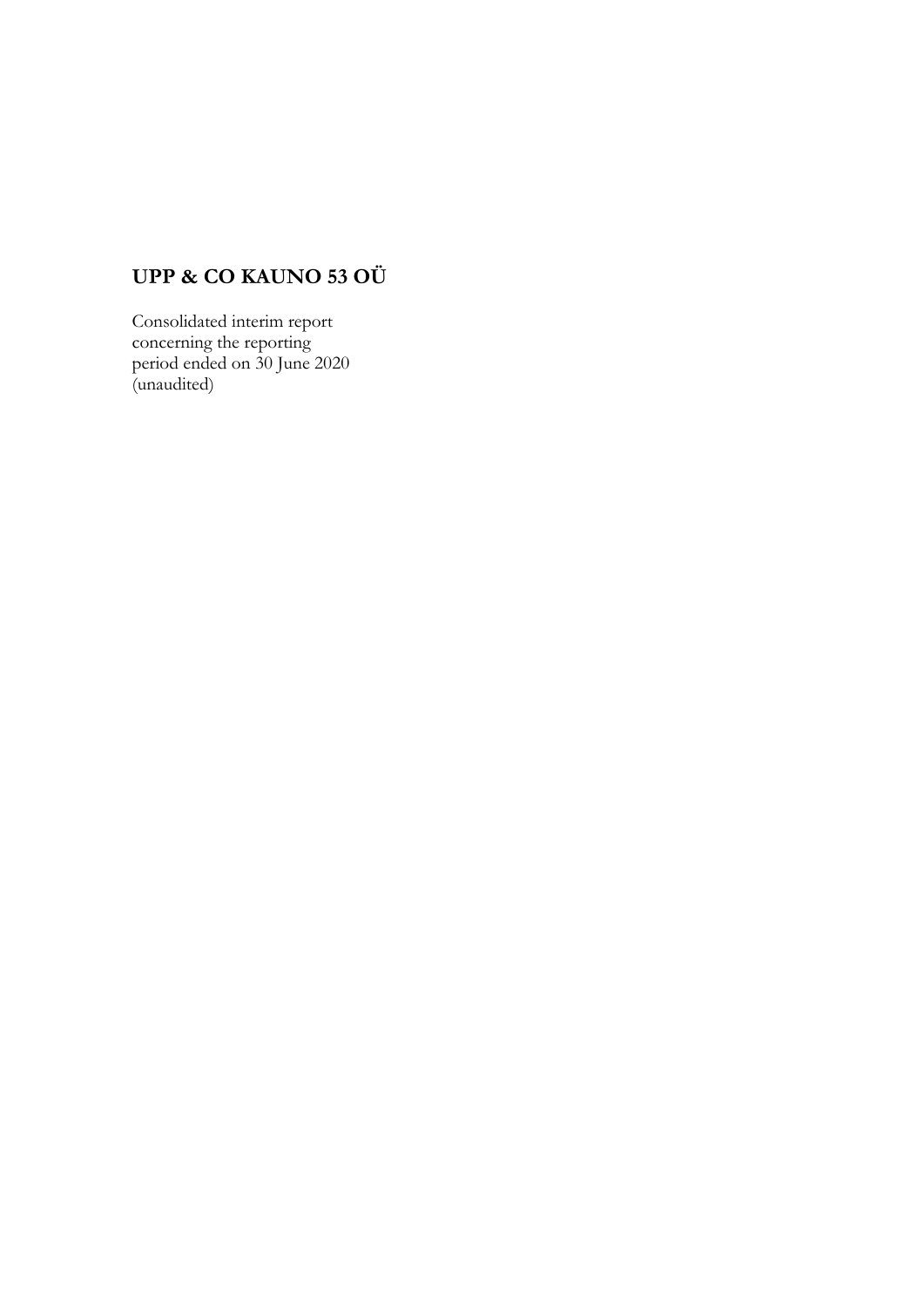# **CONSOLIDATED INTERIM REPORT**

|  |  | UPP & CO KAUNO 53 OÜ |  |
|--|--|----------------------|--|
|  |  |                      |  |

Beginning of reporting period: 1 January 2020 End of reporting period: 30 June 2020

Registry code: 14194597

Registered office: Pärnu mnt 141

Tallinn 11314 Harju County

Telephone: +372 6616 450

e-mail address: website address: property@unitede numberrtners.ee www.unitedpartners.ee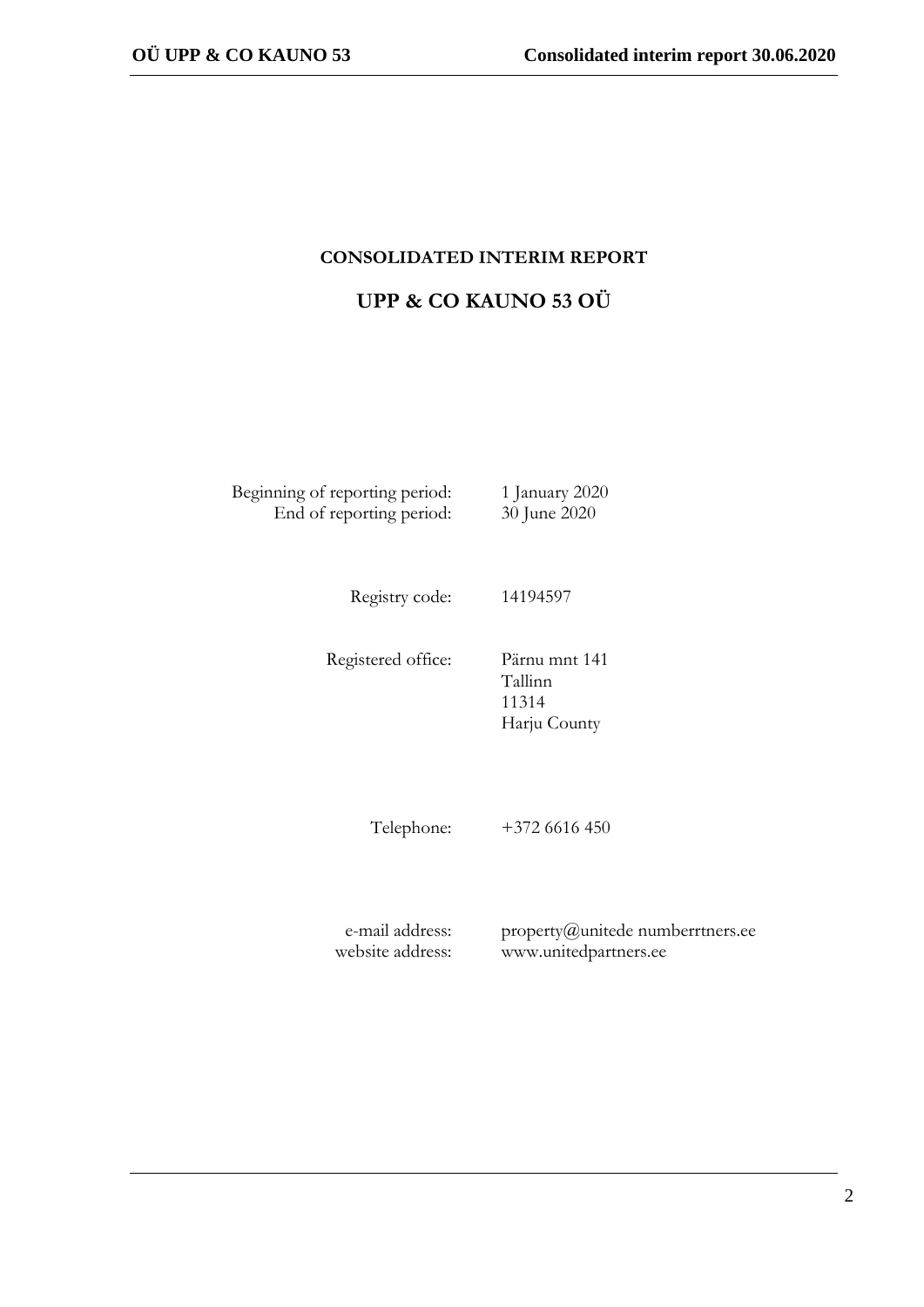# Table of contents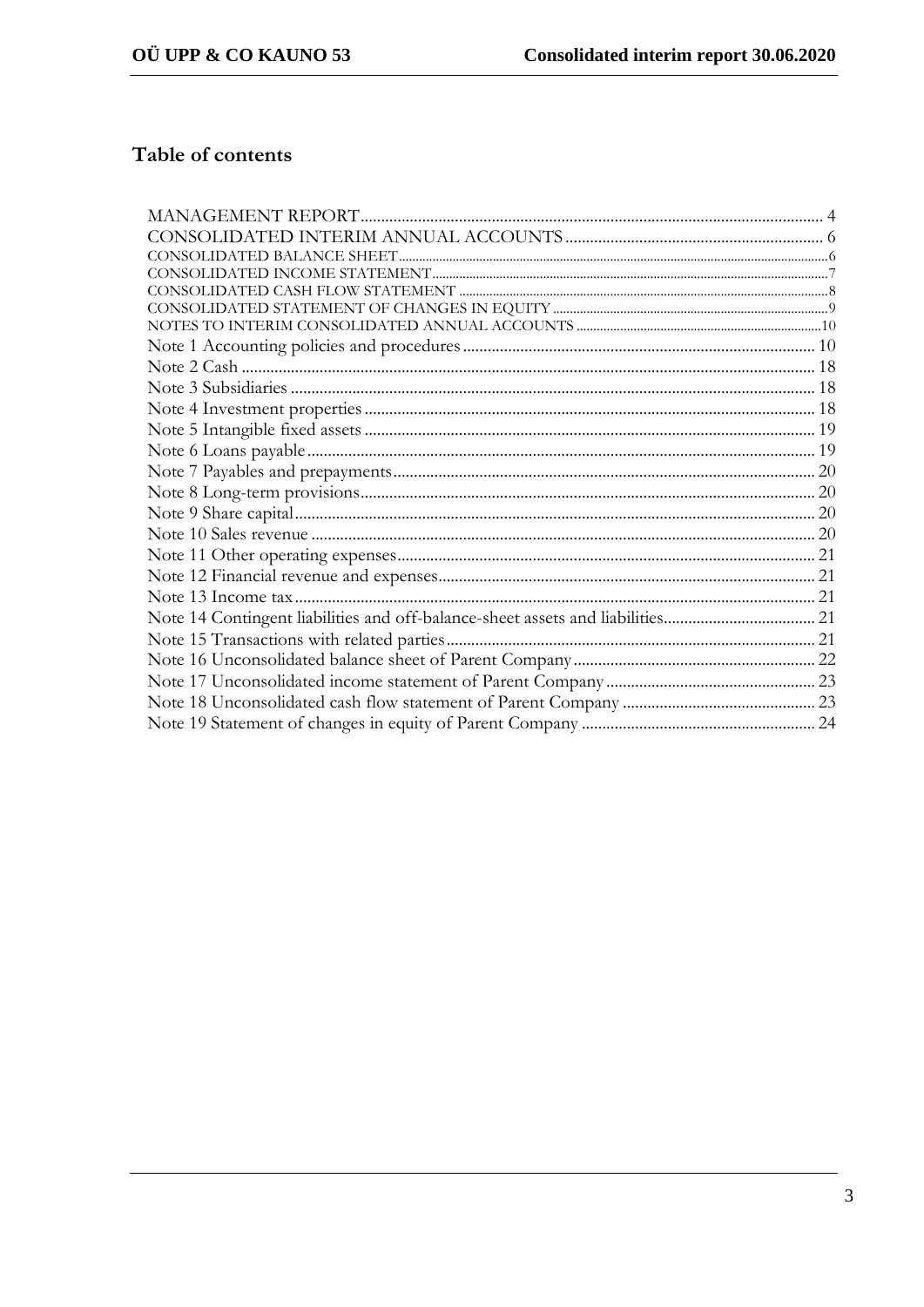# **MANAGEMENT REPORT**

#### **General information**

UPP & CO Kauno 53 OÜ, the parent company of the consolidation group, was founded in order to acquire and manage investment property and involve additional capital for these transactions.

In 2017, the company acquired 100% holding in Promalita UAB, a company registered in the Republic of Lithuania, which owns a logistics centre near Vilnius. The net internal area of the centre is 21,232 m2 and it is fully rented out. Rimi retail chain is the anchor tenant.

The group considers the general (macroeconomic) condition of the operating environment to be good and its impact on economic performance is neutral. Likewise, the business operations of the group are not affected by seasonality as the economic activity is not cyclical by nature. The activities of the company have no major environmental and social impacts.

No risks related to fluctuations in currency exchange, interest and stock exchange rates have emerged during the financial year and the period of preparation of the report. Since the consolidation group was created solely for its current activities, there are no planned structural changes in business operations.

The management is not in possession of any information concerning trends, uncertainties, claims, obligations or events that could likely have a significant impact on the prospects of the Company in the period following the reporting period outside the regular commercial activities of the consolidation group.

The commercial activities of the consolidation group constitute collecting income from rent, managing the real estate object, and servicing loan obligations. Loan obligations comprise bonds with a fixed interest rate and an investment loan whose interest is also fixed with a derivative contract. In terms of income, there is stable triple net lease income from lessees that is for the most part fixed with medium to long-term contracts and indexed according to inflation. Arising from the commercial activities of the consolidation group, its economic activities and financial results are generally not easily affected by various external factors.

#### **Important events**

The consolidation group's economic performance have not been directly affected by the COVID-19 outbreak. At the time of writing this report, the impact of the economic downturn caused by the virus and the extent of the Group's financial results are still difficult to assess. The best assessment of the Management Board stipulates that in a situation where the outbreak of the virus and the resulting economic downturn will not significantly worsen, due to the field of activity of real estate leasing companies, the impact on the Group's financial results is moderate.

There were no changes or major events in the logistics center or its tenants during the reporting period. No significant R&D projects or related expenditures are foreseen in the current or subsequent periods. Nor has the Group entered into any commitments or guarantees that could materially affect the results of the next financial periods.

As of the end of the reporting period the property is fully leased.

#### **Comment on economic performance and management report**

Net rental income was 654 089 euros for the 6 months of 2020 (2019 6 months: 646 651). Operating profit was 503 046 euros for the 6 months of 2020 (2019 6 months: 509 011). Net income was 193 467 euros for the 6 months of 2020 (2019 6 months: 146 165).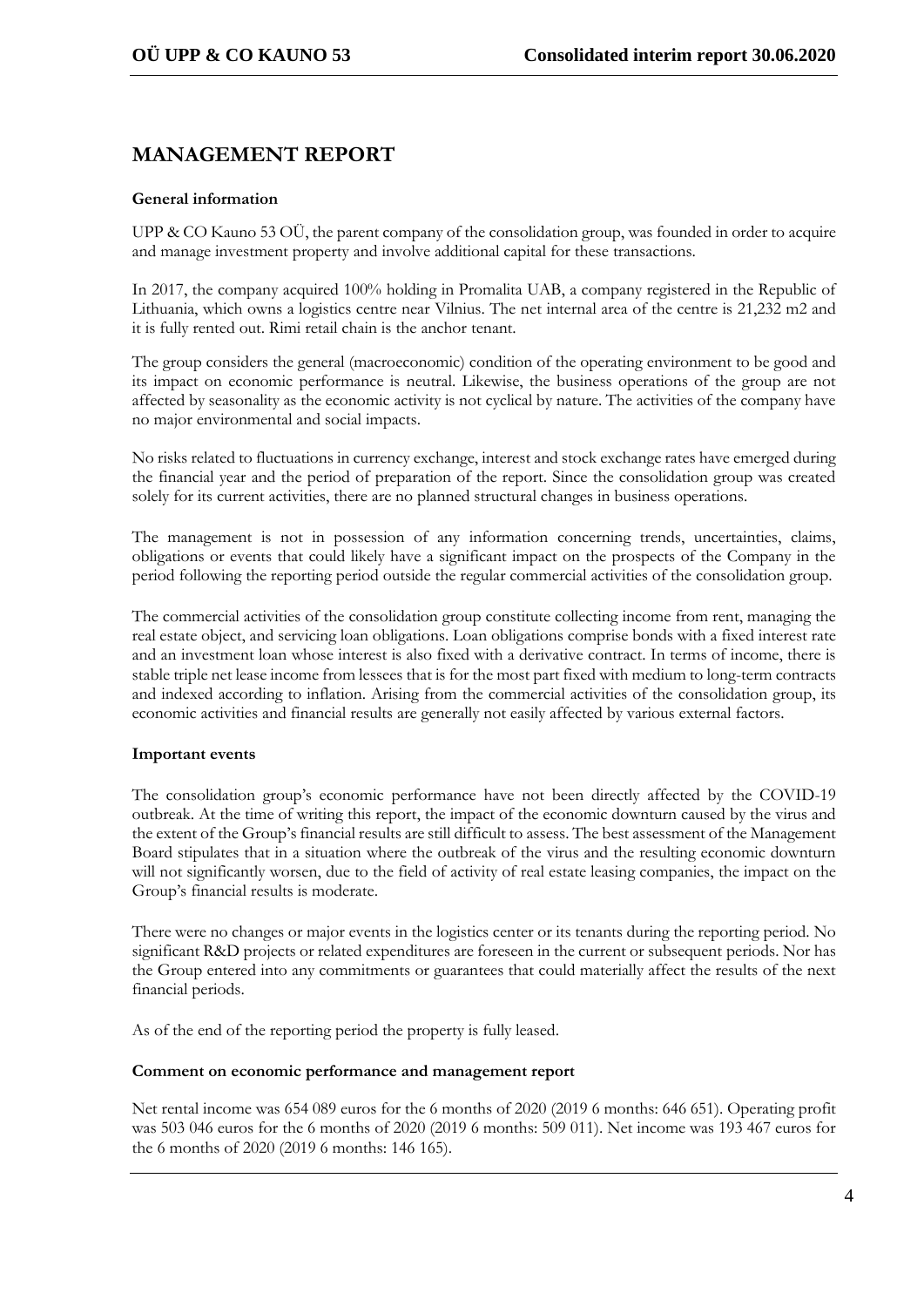The consolidation group is profitable and the increase in retained earnings ensures the required flexibility for bond redemption in the future. The Company is not planning to disburse the retained earnings before bond redemption. The Company has gradually reduced its obligation towards OP Bank, which strengthens the cash flow of the Company and provides the fundamentals for increase in profitability in the future.

No significant events other than regular operating activities, including the timely receipt of rent and utility charges, took place as of the end of the first half-year of 2020.

|                               | 2020      | 2019     |
|-------------------------------|-----------|----------|
| Financial ratios of the Group | 6 months  | 6 months |
| Debt to equity ratio          | 9.45      | 13.67    |
| Debt ratio                    | 0.92      | 0.94     |
| Long-term debt ratio          | 0.90      | 0.93     |
| Return on equity %            | $13.94\%$ | 14.68%   |
| Equity ratio                  | 0.08      | 0.06     |
| Return on assets $\%$         | $1.14\%$  | 0.86%    |

#### **Formulas for ratios**

Debt to equity ratio = interest bearing liabilities/equity Debt ratio =  $liability$  (liabilities + equity) Long-term debt ratio  $=$  long-term liabilities/(long-term liabilities  $+$  equity) Return on equity (ROE %) = (net profit/average equity for 12 months)  $*100$ Equity ratio  $=$  equity/average assets (12 months) Return on assets (ROA  $\%$ ) = net profit/assets\*100

#### **Management board and Supervisory board**

The management board of UPP & CO Kauno 53 OÜ consists of one member: Marko Tali, Chairman of the Management Board.

The supervisory board of UPP & CO Kauno 53 OÜ consists of three members: Mart Tooming, Tarmo Rooteman, Hallar Loogma.

No remuneration or other benefits are provided to the members of the management board and the supervisory board.

Other than the management board and the supervisory board, the Company has no employees.

UPP & CO Kauno 53 OÜ is a going concern.

Member of Management Board Marko Tali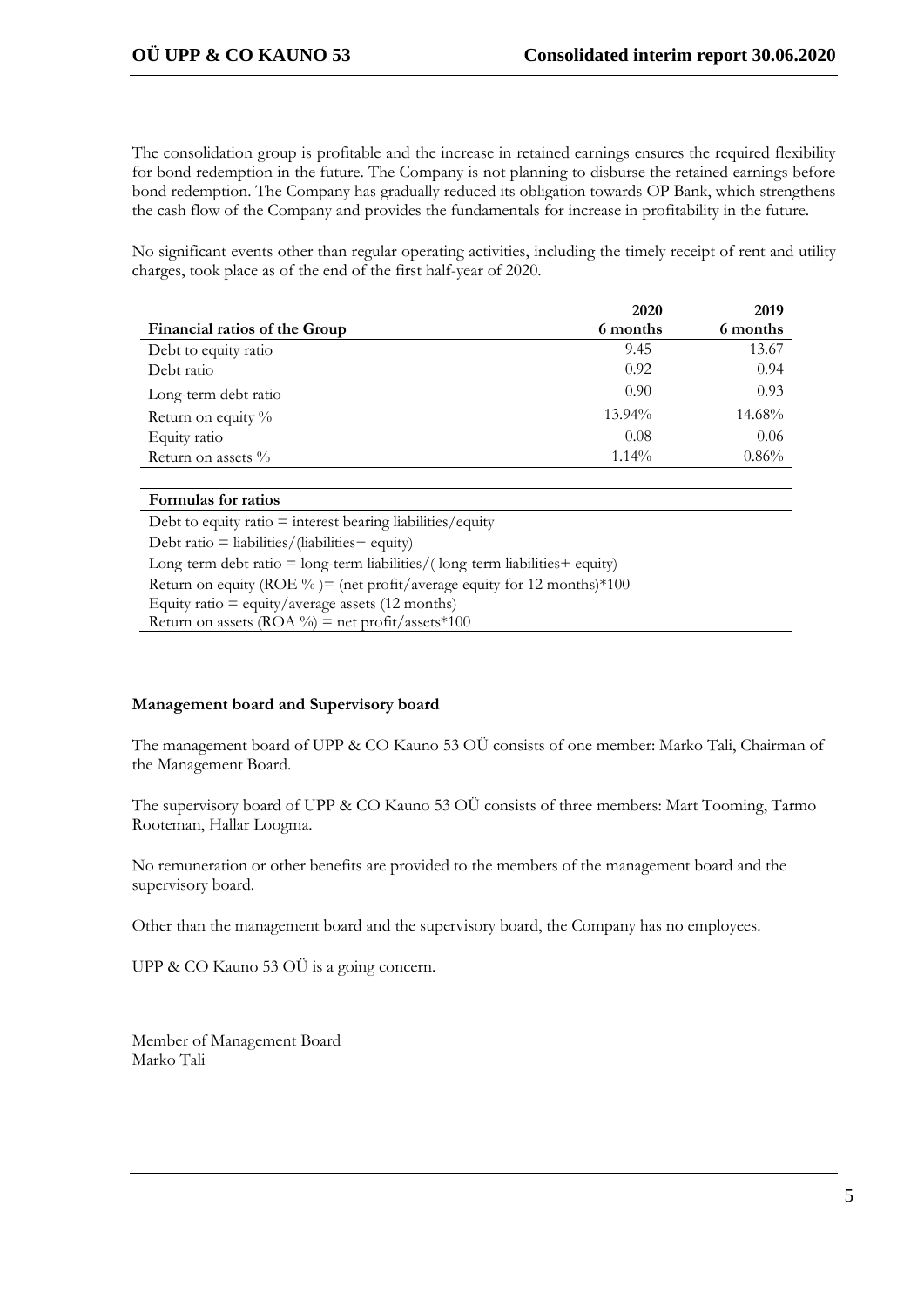# **CONSOLIDATED INTERIM ANNUAL ACCOUNTS**

# **CONSOLIDATED BALANCE SHEET**

(EUR)

|                                      | 30.06.2020 | 30.06.2019   | <b>Note</b>    |
|--------------------------------------|------------|--------------|----------------|
|                                      |            |              |                |
| Cash                                 | 302,999    | 317,211      | $\overline{2}$ |
| Receivables and prepayments          | 149,321    | 10,734       |                |
| Total current assets                 | 452,320    | 327,945      |                |
|                                      |            |              |                |
| Investment properties                | 15,750,000 | 15,700,000   | 4              |
| Tangible fixed assets                | 10,371     | 17,841       |                |
| Goodwill                             | 747,146    | 960,614      | 5              |
| <b>Total fixed assets</b>            | 16,507,517 | 16,678,455   |                |
|                                      |            |              |                |
| <b>TOTAL ASSETS</b>                  | 16,959,837 | 17,006,400   |                |
|                                      |            |              |                |
| Short-term loans payable             | 460,000    | 460,000      | 6              |
| Payables and prepayments             | 157,211    | 143,458      | 7              |
| <b>Total current liabilities</b>     | 617,211    | 603,458      |                |
|                                      |            |              |                |
| Long-term loans payable              | 12,655,184 | 13, 153, 516 | 6              |
| Long-term provisions                 | 2,300,058  | 2,254,021    | 8              |
| <b>Total non-current liabilities</b> | 14,955,242 | 15,407,537   |                |
|                                      |            |              |                |
| <b>TOTAL LIABILITIES</b>             | 15,572,453 | 16,010,995   |                |
|                                      |            |              |                |
| Share capital                        | 2,500      | 2,500        | 9              |
| Retained earnings                    | 1,384,884  | 992,905      |                |
| <b>TOTAL EQUITY</b>                  | 1,387,384  | 995,405      |                |
| <b>TOTAL LIABILITIES AND EQUITY</b>  |            | 17,006,400   |                |
|                                      | 16,959,837 |              |                |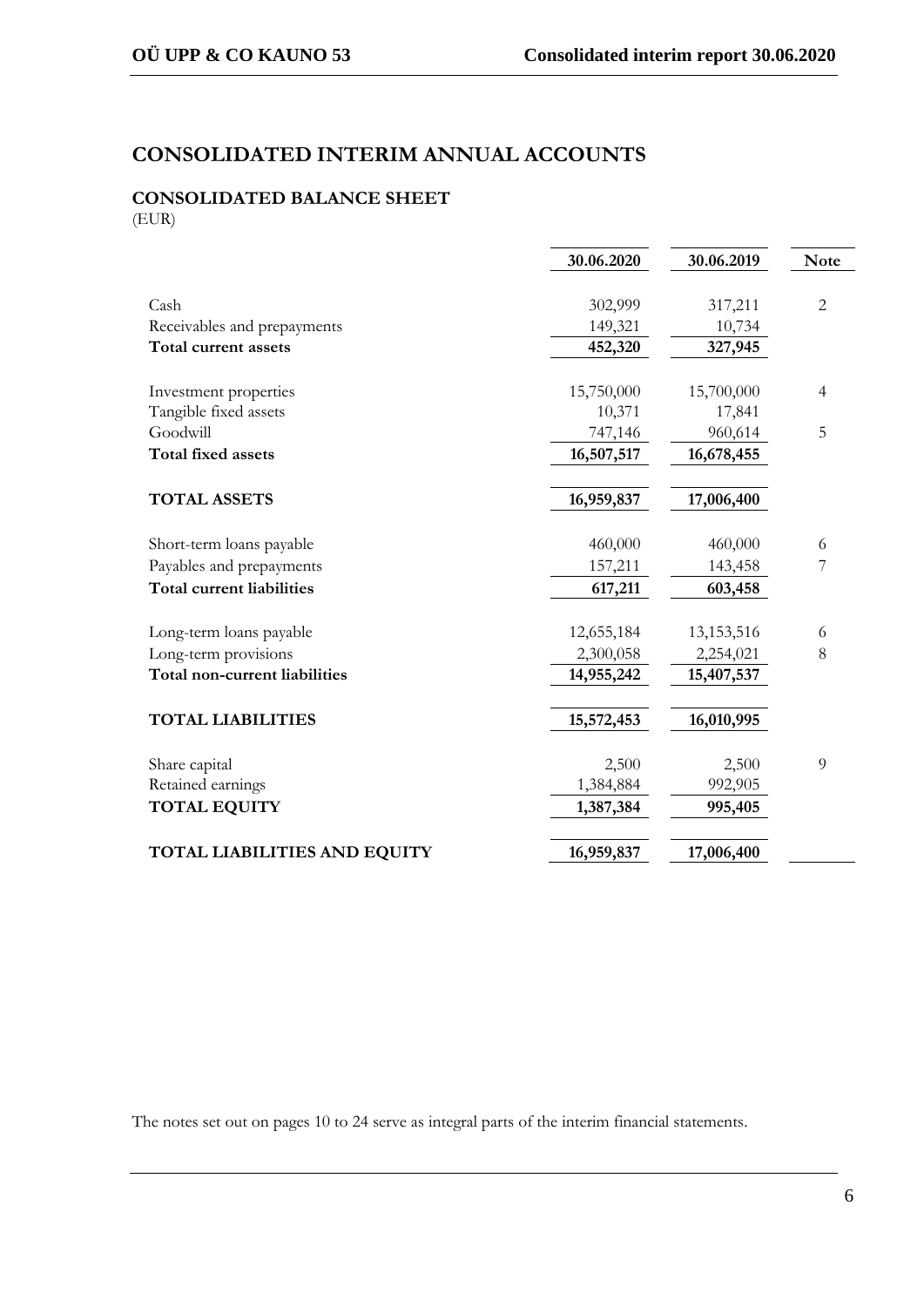## **CONSOLIDATED INCOME STATEMENT**

(EUR), per year

|                                                                   | 2020         | 2020       | 2019          | 2019       |             |
|-------------------------------------------------------------------|--------------|------------|---------------|------------|-------------|
|                                                                   | $\mathbf{Q}$ | 6 months   | $\mathbf{Q}2$ | 6 months   | <b>Note</b> |
|                                                                   |              |            |               |            |             |
| Sales revenue                                                     | 326,520      | 654,089    | 321,426       | 646,651    | 10          |
| Other operating expenses                                          | $-21,490$    | $-40,471$  | $-21,927$     | $-25,568$  | 11          |
| Staff costs                                                       | $-80$        | $-160$     | -84           | $-168$     |             |
| Depreciation of fixed assets                                      | $-55,206$    | $-110,412$ | $-55,159$     | $-111,004$ | 5           |
| <b>Operating profit</b>                                           | 249,744      | 503,046    | 244,256       | 509,911    |             |
| Financial income (expenses)                                       | $-138,666$   | $-277,843$ | $-140,711$    | $-280,704$ | 12          |
| Profit before income tax                                          | 111,078      | 225,203    | 103,545       | 229,207    |             |
| Income tax                                                        | $-657$       | $-31,736$  | $-40,287$     | $-83,042$  | 13          |
| Net profit for financial year                                     | 110,421      | 193,467    | 63,258        | 145,165    |             |
| including the share of the owners<br>of the parent company in net |              |            |               |            |             |
| profit                                                            | 110,421      | 193,467    | 63,258        | 145,165    |             |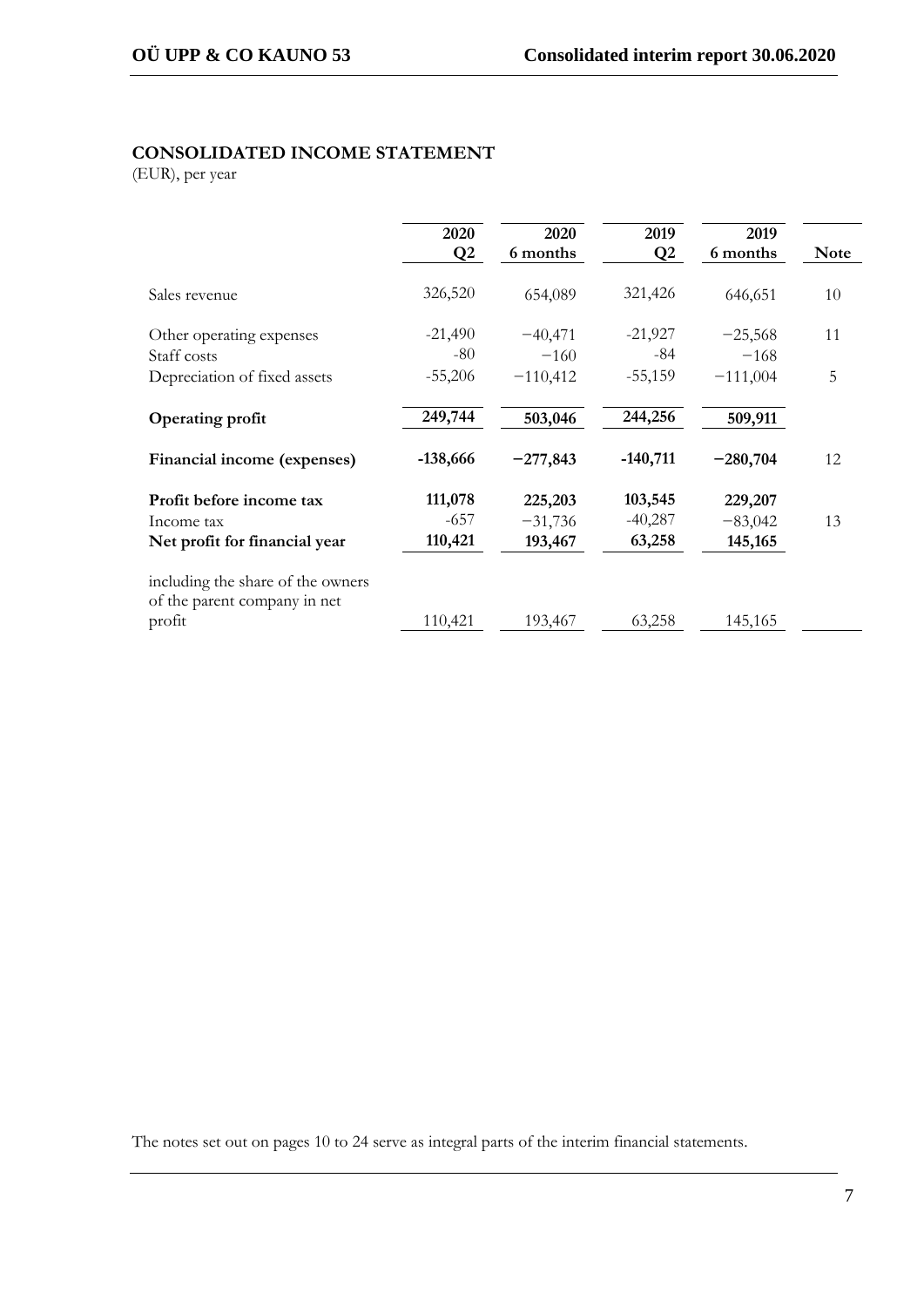# **CONSOLIDATED CASH FLOW STATEMENT**

(EUR), per year

|                                                                       | 2020 2Q    | 2020<br>6 months | 2019 1Q    | 2019<br>6 months | <b>Notes</b>   |
|-----------------------------------------------------------------------|------------|------------------|------------|------------------|----------------|
| Operating profit (loss)<br>Adjustments (depreciation of fixed         | 249,744    | 503,046          | 244,256    | 509,911          |                |
| assets)<br>Change in receivables and prepayments                      | 55,206     | 110,412          | 55,159     | 111,004          |                |
| related to operating activities<br>Change in payables and prepayments | $-4,127$   | $-141,109$       | 7,519      | $-998$           |                |
| related to operating activities<br>Total cash flow from operating     | $-21,079$  | $-24,429$        | 11,193     | $-1,236$         |                |
| activities                                                            | 279,744    | 447,920          | 318,127    | 618,681          |                |
| Repayments of loans received and                                      |            |                  |            |                  |                |
| redemption of bonds                                                   | $-115,000$ | $-230,000$       | $-76,667$  | $-191,667$       | 6              |
| Interest paid                                                         | $-138,665$ | $-277,840$       | $-129,494$ | $-269,487$       |                |
| Total cash flow from financing                                        |            |                  |            |                  |                |
| activities                                                            | $-253,665$ | $-507,840$       | $-206,161$ | $-461,154$       |                |
| Total cash flow                                                       | 26,079     | $-59,920$        | 111,966    | 157,527          |                |
| Cash at beginning of period                                           | 276,920    | 362,919          | 205,245    | 159,684          | $\overline{2}$ |
| Change in cash                                                        | 26,079     | $-59,920$        | 111,966    | 157,527          |                |
| Cash at end of period                                                 | 302,999    | 302,999          | 317,211    | 317,211          | $\overline{c}$ |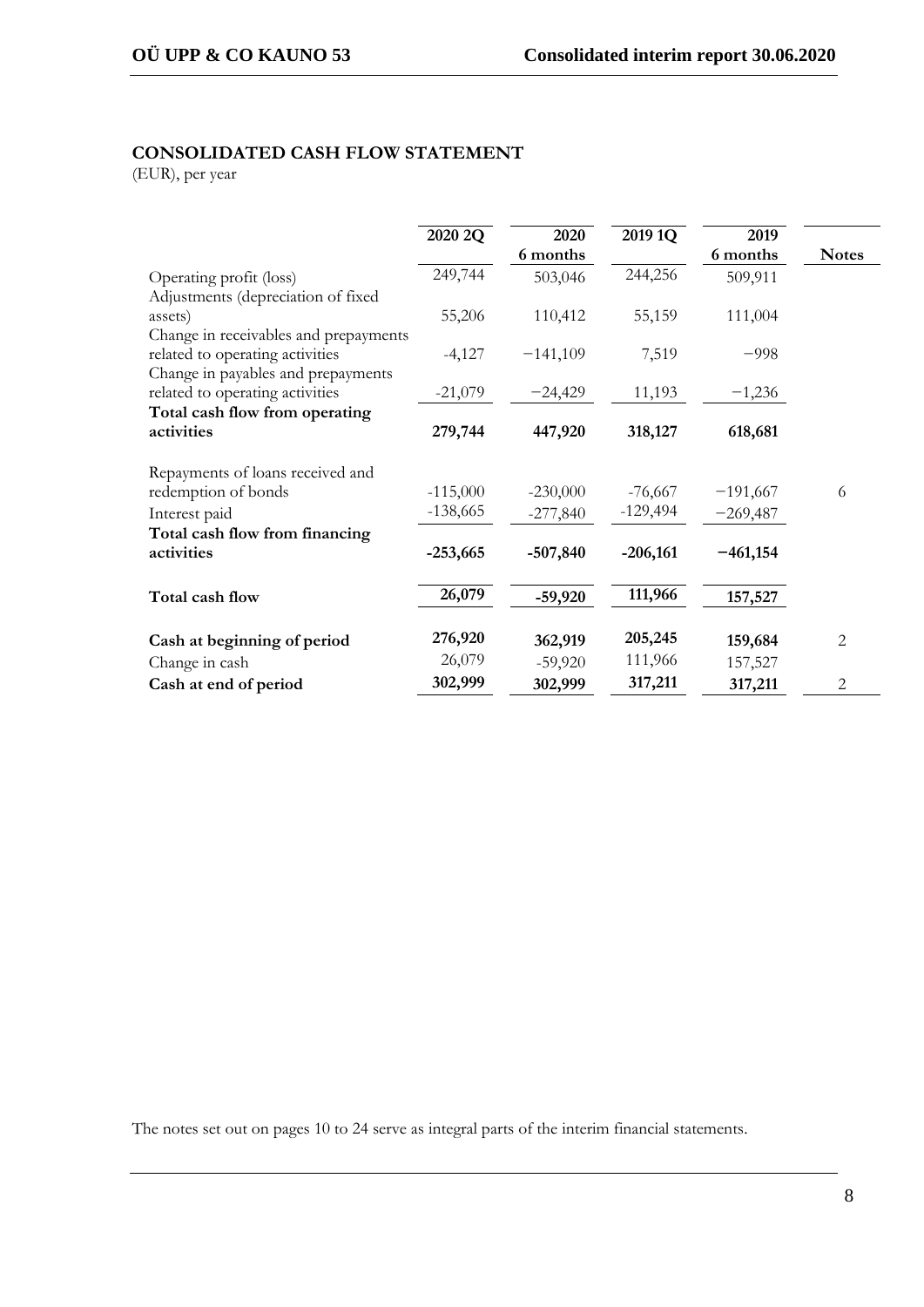# **CONSOLIDATED STATEMENT OF CHANGES IN EQUITY** (EUR)

|                             | Share capital  | Retained<br>earnings | Equity<br>Total |
|-----------------------------|----------------|----------------------|-----------------|
| As of 31,12,2018            | 2,500          | 846,740              | 849,240         |
| Profit for reporting period | $\theta$       | 146,165              | 146,165         |
| As of 30.06.2019            | 2,500          | 992,905              | 995,405         |
| Profit for reporting period | $\Omega$       | 296,128              | 296,128         |
| As of 31.12.2019            | 2,500          | 1,142,868            | 1,145,368       |
| Profit for reporting period | $\overline{0}$ | 193,467              | 193,467         |
| As of 30.06.2020            | 2,500          | 1,384,884            | 1,387,384       |

More detailed information on share capital and changes therein is available in Note 9.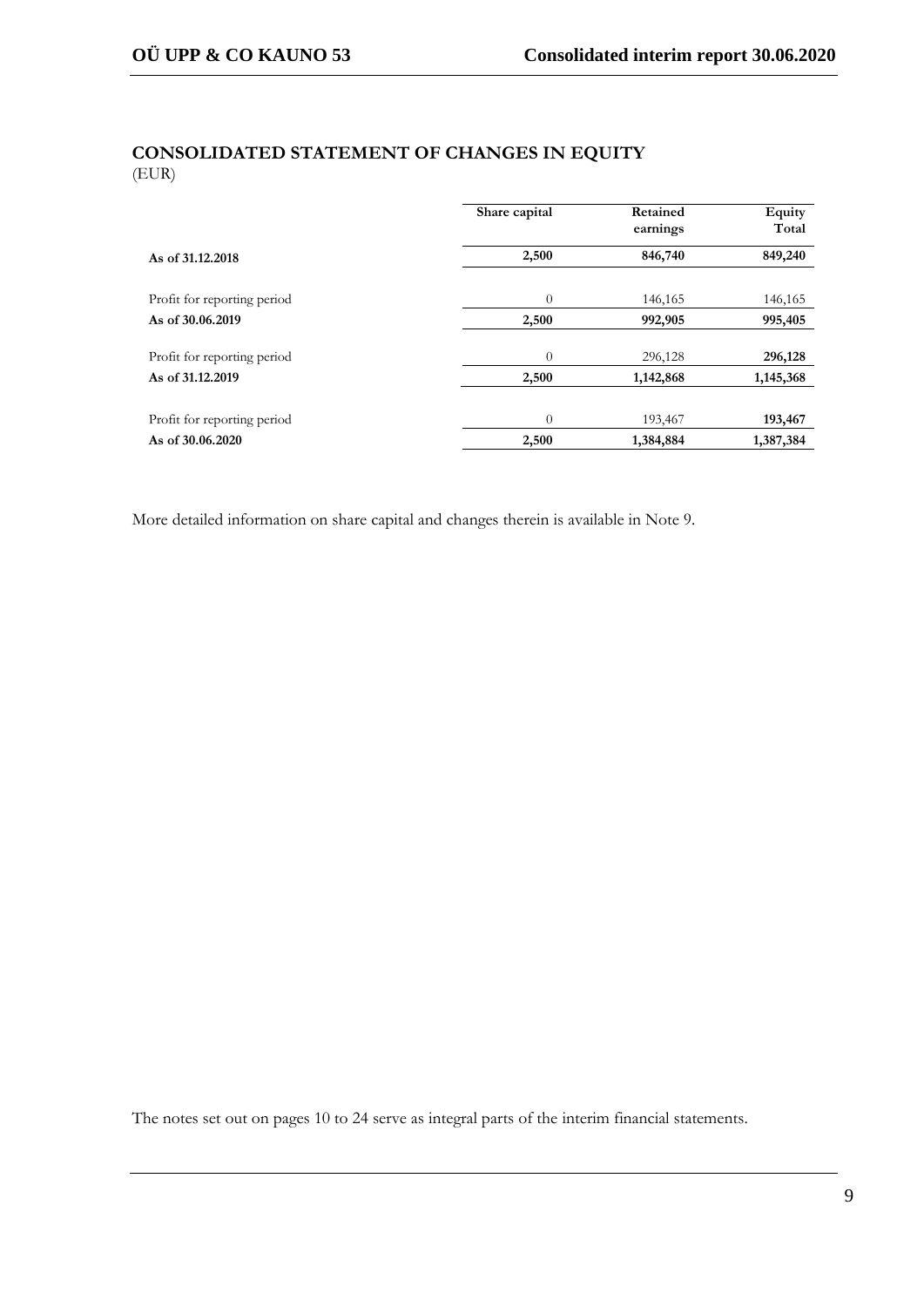# **NOTES TO INTERIM CONSOLIDATED ANNUAL ACCOUNTS**

### **Note 1 Accounting policies and procedures**

OÜ UPP & CO Kauno 53 (hereinafter the Parent Company) is a company registered and operating in Estonia. The interim consolidated annual accounts reflect the consolidated assets, liabilities, equity, economic results and cash flow of the Parent Company and UAB Promalita, its Lithuanian subsidiary (hereinafter jointly referred to as the Group).

The interim consolidated annual accounts of OÜ UPP & CO Kauno 53 for 2020 have been prepared in compliance with the Estonian Financial Reporting Standard. The Estonian Financial Reporting Standard is based on internationally acknowledged principles of accounting and reporting, the primary requirements of which are provided for in the Accounting Act, which are supplemented by guidelines issued by the Accounting Standards Board of the Republic of Estonia.

The interim consolidated financial statements have been prepared in euros.

A description of the significant accounting policies and procedures as well as bases for evaluation is provided below.

# **A. Consolidation**

The interim consolidated annual accounts contain the financial indicators of OÜ UPP & CO Kauno 53 and its subsidiaries, which have been consolidated on a line-by-line basis. Subsidiaries are consolidated from the date dominant influence or joint control was transferred to the group and its consolidation is terminated from the date the group loses dominant influence or joint control.

Subsidiaries are companies controlled by the parent company. A subsidiary is deemed to be under the control of the parent company if the parent company holds either directly or indirectly more than 50% of the voting shares of the subsidiary or is in some other manner able to control the management and financial policies of the subsidiary.

Subsidiaries use the same accounting principles in their reports as the parent company. All intra-group transactions, receivables and payables as well as unrealised gains and losses from transactions concluded between the group companies have been eliminated from the interim and annual accounts in full. Unrealised losses are not eliminated if they essentially represent impairment.

Minority shareholding, which is the part of the subsidiary's profit or loss and net assets that does not belong to the group, is recorded on a separate line in the consolidated income statement and balance sheet (under equity).

New subsidiaries are reported on the consolidated interim and annual accounts using the purchase method. The acquisition cost of companies recorded by the purchase method is divided by the fair value of the assets, liabilities and contingent liabilities as of the acquisition date. The share of the acquisition cost that exceeds the fair value of assets, liabilities and contingent liabilities acquired is recognised as goodwill.

# **B. Investments in subsidiaries and affiliates in the unconsolidated balance sheet of the**

#### **parent company**

Pursuant to the Estonian Financial Reporting Standard, the primary unconsolidated accounts of the consolidating unit (parent company) must be separately presented in the notes to the financial statements. The primary accounts of the parent company have been prepared using the same accounting policies as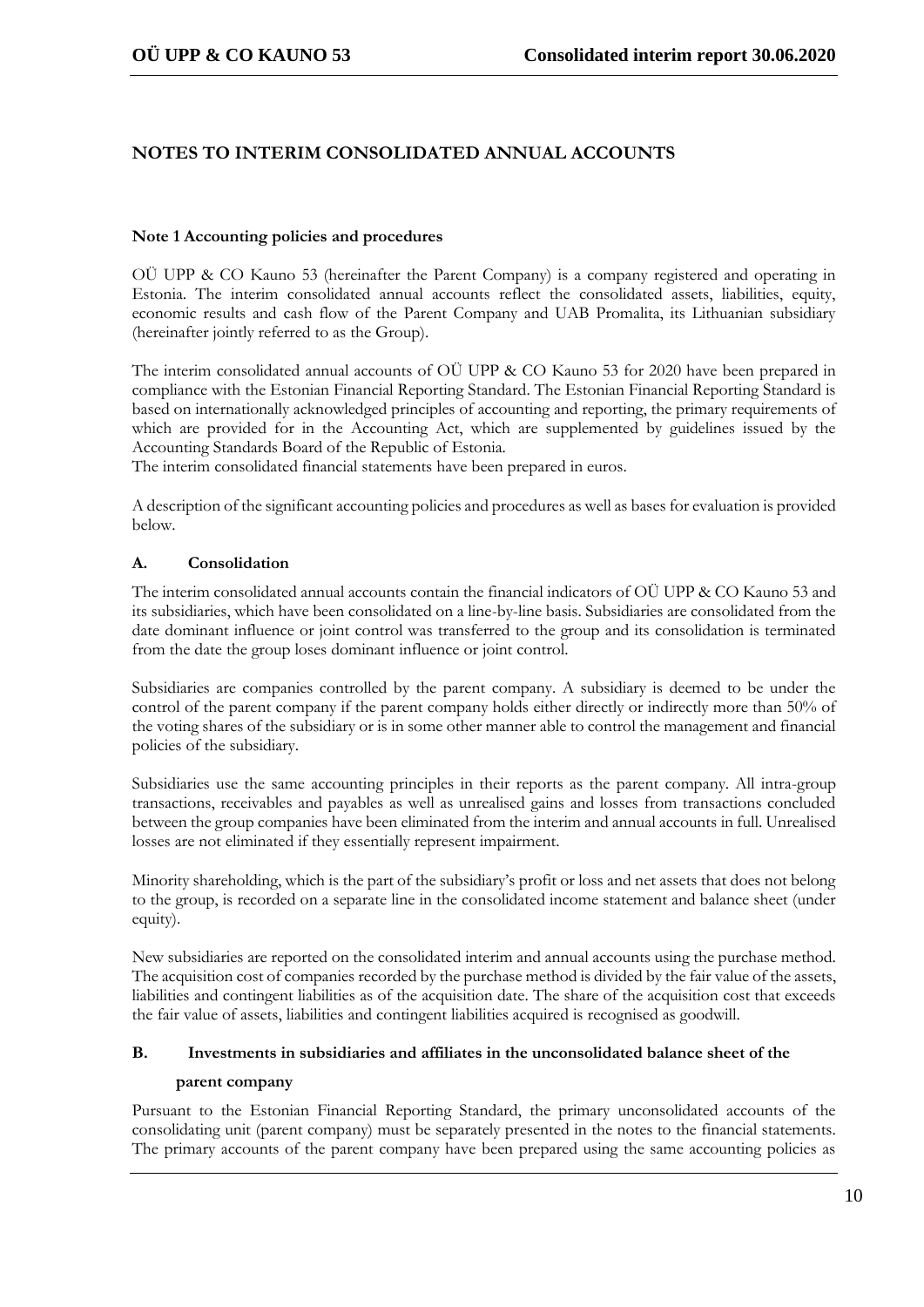applied in preparing the consolidated annual accounts, except for investments in subsidiaries that have been recognised in the unconsolidated balance sheet at acquisition cost.

Dividends paid out by subsidiaries and affiliates are recognised as financial income as of the moment the parent company becomes entitled to these dividends, excluding the part of dividends paid out on account of the available equity earned by the subsidiary or affiliate before the acquisition of the company by the group. The respective proportion of the dividends is recognised as a reduction of the investment.

## **C. Cash**

Bank account balances and cash in hand are recognised under the balance sheet entry "Cash". Cash flow from operating activities has been calculated using the indirect method. Cash flow from investment and financing activities is recognised by using the direct method, i.e. presented as the gross earnings and payments in the reporting period.

### **D. Financial assets**

All financial assets are initially registered at their acquisition cost, which is equal to the fair value of the consideration paid for the financial asset in question. The initial acquisition cost also includes all the costs directly attributable to the acquisition of financial assets, including the fees payable to agents and advisers, the non-refundable taxes attributable to the transaction and other similar costs, and excluding the costs attributable to the acquisition of such financial assets that are recognised at fair value with changes through profit or loss.

All purchases and sales of financial assets under regular market conditions are recognised on the relevant transaction dates, i.e. on the date when the group enters into the obligation (e.g. enters into a contract) for the purchase or sale of certain financial assets. Purchases and sales performed under regular market conditions mean such purchases and sales, in the event of which the financial asset purchased or sold is transferred from the seller to the buyer during the period that has been established on the market or required under the relevant market regulations.

All financial assets are recognised at their fair value after they have been initially registered, except:

- a) receivables from other parties, which the group has not acquired for resale and held-to-maturity financial investments – these are recognised at the adjusted acquisition cost;
- b) investments in shares and other equity instruments whose fair value cannot be reliably determined (including derivatives related to such assets) – these are recognised at their acquisition cost.

#### Financial assets recognised at fair value

Financial assets recognised at fair value are revalued on each balance sheet date at the fair value of the moment from which the potential transaction costs attributable to the realisation of the assets have not been subtracted. The fair value of securities listed on the stock exchange is based on the closing prices of the balance sheet date and the official exchange rates of the European Central Bank. The fair value found on the basis of all information available to the group about the value of the investment is used for securities not listed on the stock exchange.

Profits and losses arising from changes in the fair value are recorded in the income statement under "Financial income and expenses". Profits and losses arising from realisation of financial assets reported at the fair value as well as the interest and dividends on the corresponding securities are recorded in the income statement under "Financial income and expenses".

Changes in the fair value of the financial assets acquired for trading are recognised as profit or loss in the income statement of the accounting period. Changes in the fair value of other financial assets recognised at fair value are recognised consistently (i.e. under equal conditions as of the moment of acquisition of the assets until the realisation of the assets) in equity in the fixed assets revaluation reserve. Differences in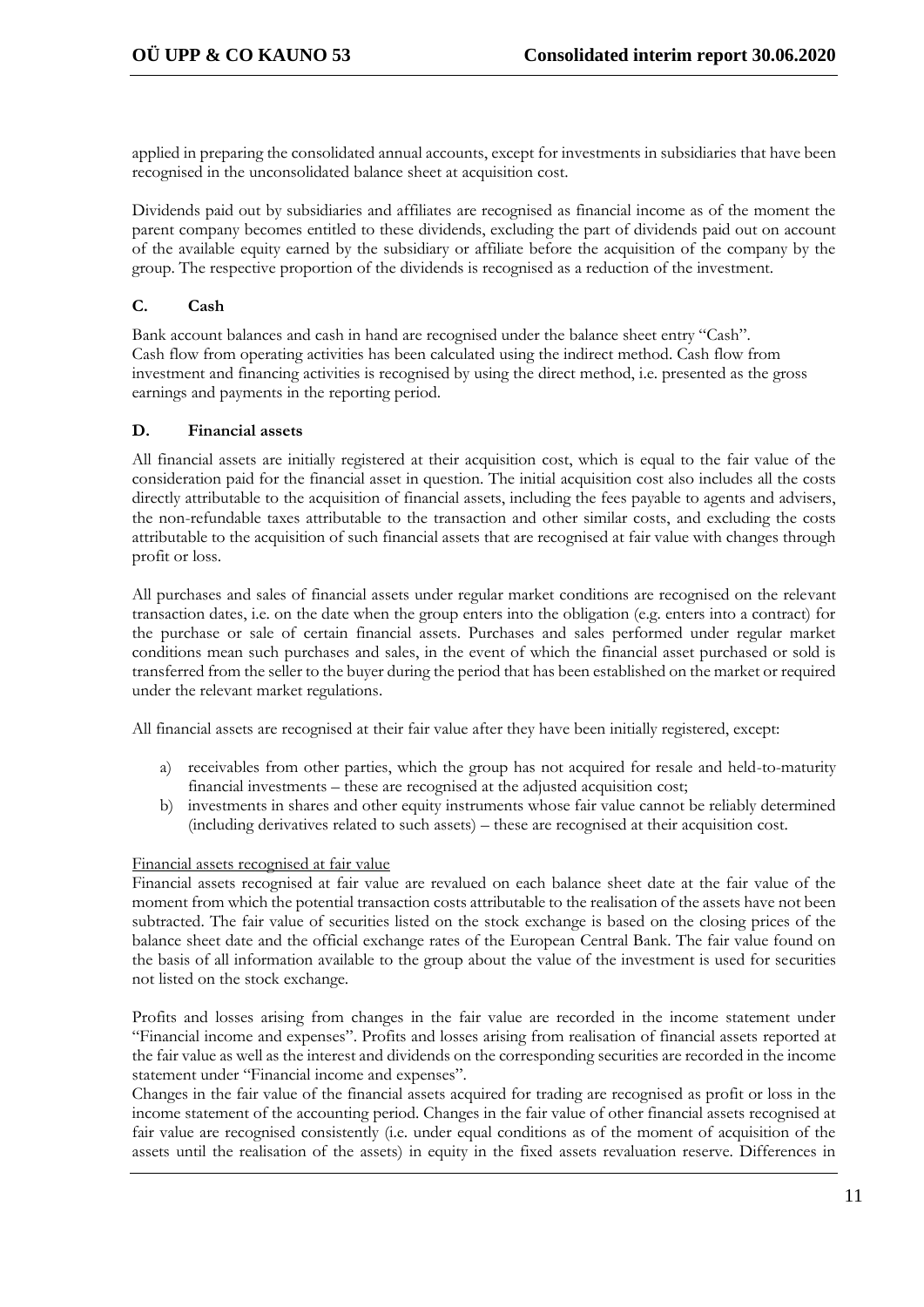revaluation caused due to changes in exchange rates of financial assets in foreign currencies, interest income calculated on the basis of the internal interest rate and dividend income received on equity instruments are immediately recognised in the income statement.

Securities (shares, bonds, debenture bonds, fund units, etc.) that will probably not be sold in the next twelve months (excluding investments in subsidiaries and affiliates) and securities with a fixed maturity date of more than twelve months after the balance sheet date and loans granted with a maturity date of more than twelve months after the balance sheet date are recognised as long-term financial investments (other longterm investments in shares and securities and long-term receivables).

An evaluation is done every balance sheet date to determine whether there are any circumstances suggesting possible impairment of assets. If such circumstances exist, financial assets are written down as follows:

- a) A financial asset recognised at amortised cost (such as a receivable or a held-to-maturity debt security) is written down to the present value of its estimated future cash flows (discounted at the asset's original effective interest rate);
- b) A financial asset recognised at acquisition cost (such as shares or other equity instruments whose fair value cannot be measured reliably) is written down to the present value of its estimated future cash flow (discounted at the current average market rate of return for a similar financial asset);
- c) A financial asset recognised at fair value is written down to its fair value.

An impairment loss is recognised as an expense in the income statement. In the case of financial assets that are recognised at fair value with changes via the equity revaluation reserve, the negative revaluation reserve that has thus far been recognised in equity will be transferred to the income statement upon the identification of impairment characteristics.

Reversal of impairment losses:

- (a) If the value of a financial asset recognised at amortised cost that has been written down in a previous period increases, the previously recognised impairment loss is reversed, resulting in the carrying amount of the asset to be the lower of (1) the present value of the asset's estimated future cash flow and (2) the balance sheet residual value using the amortised cost of the asset that would have been measured had the impairment loss not been recognised. Reversals of impairment losses are recognised in the income statement.
- (b) Write-downs of assets that are recognised at acquisition cost because their fair value cannot be reliably determined are not cancelled.
- (c) Upon the reversal of impairment losses of financial assets at fair value with changes that are recognised via the equity revaluation reserve, the following will be used as the basis: upon the reversal of impairment losses of shares and other equity instruments, the increase in value will be recognised in the equity revaluation reserve; upon the reversal of impairment losses of bonds and other debt instruments, the increase in value will be recognised in the income statement.

#### Receivables and financial investments held until redemption date

Accounts receivable that the group has not acquired for resale, and held-to-maturity financial assets, are recorded at the adjusted acquisition cost thereof, using the effective interest rate. The adjusted acquisition cost is calculated for the entire term of the financial asset and any discounts or premiums that have occurred upon the acquisition and the costs directly attributable to the transaction are taken into account.

Financial assets recognised using the adjusted acquisition cost method are written down if their recoverable amount is likely to remain below their book value. The recoverable amount of financial assets recognised at the adjusted acquisition cost is the present value of future cash flow derived from the financial assets discounted with the effective interest rate fixed at the moment of initial recognition. Write-downs of financial assets related to operations are recognised in the income statement as operating charges under "Other operating expenses" and write-downs of financial assets related to investment activities are recognised in the income statement under "Financial income and expenses".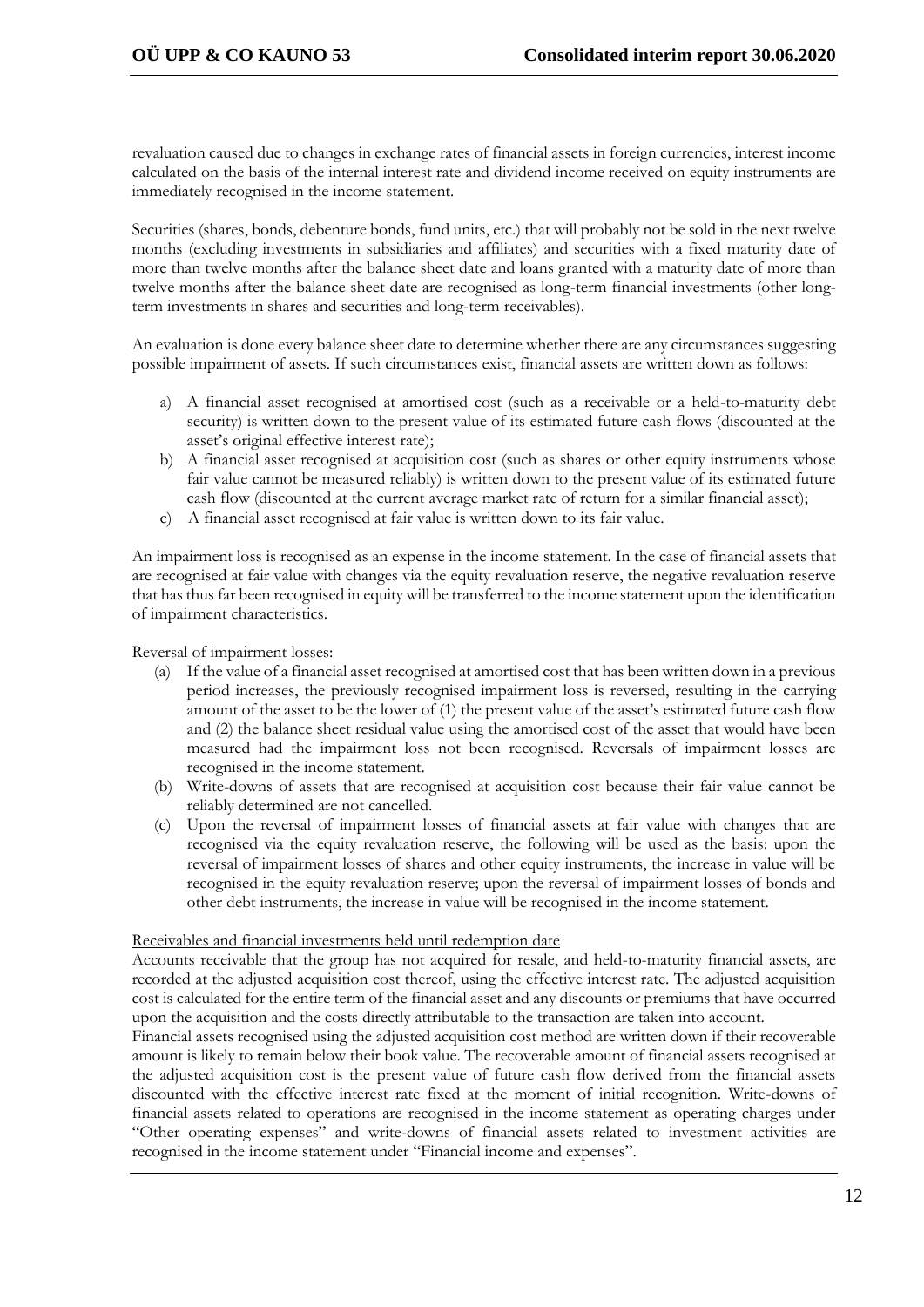Impairment of individually important financial assets is determined separately for each asset. Based on historical experience, receivables are treated as uncollectible to the extent of 50% (i.e. a write-down is recorded for the receivables) if they are overdue for more than 90 days, and uncollectible to the extent of 100% if they are overdue for more than 180 days.

Receivables are also recorded as uncollectible in other events that imply that the recoverable amount of the receivable falls short of its book value. Upon the recovery of a receivable that was previously written down or in case of other events that indicate that the write-down is no longer justified, the reversal of the writedown is recognised in the income statement as a decrease in the expenses where the write-down was initially recognised.

Interest income from receivables is recorded in the income statement under "Financial income and expenses".

# **E. Trade receivables**

Current receivables incurred by the group in the course of its daily business activities are recognised as trade receivables. Trade receivables are recognised at the adjusted acquisition cost (i.e. nominal value less repayments and any necessary write-downs).

Discounts on receivables are represented whenever there is objective evidence of the fact that the total amount of receivables will not be received in accordance with the initial contractual terms and conditions pertaining to receivables. The circumstances referring to a possible decrease in the value of receivables are the bankruptcy of a debtor or their significant financial difficulties and failure to stick to deadlines. An impairment of individually important receivables (i.e. the need for a write-down) is evaluated separately regarding each buyer proceeding from the present value of the amounts to be presumably received in the future. In the case of such receivables that are not individually significant, and in relation to which it is not directly known that their value has been decreased, the decrease in the value is assessed as a total, with due consideration of the experience for previous years pertaining to outstanding receivables. The write-down amount of doubtful accounts is the difference in the book value of such accounts and the present value of future cash flows using the internal interest rate method. The book value of the receivables is reduced by the amount of doubtful accounts and the loss from the write-down is recorded in the income statement. The receivable and its write-down are written off the balance sheet if the receivable is deemed to be uncollectible. Collection of doubtful receivables that have previously been written down is recognised as a decrease in the expenses of doubtful receivables.

# **F. Investment properties**

Investment property is a real estate object held by the group first and foremost for the purpose of earning operating income and increase in value rather than using it upon the production of goods or services, for administrative purposes, or for sale in the course of regular business activities.

Investment properties are recognised using the fair value method. When applying the fair value method, the investment property is recognised by the group on every balance sheet date at fair value proceeding from the discounted cash flow method.

Fair value is adjusted only upon the increase or decrease of value by more than 2% compared to the respective value in the previous year. Gains and losses on changes in the value are reported in the income statement under "Other operating revenue" and "Other operating charges".

# **G. Tangible fixed assets**

Assets that cost 200 euros and more and whose useful lives exceed one year are deemed to be tangible fixed assets. Assets whose useful lives exceed 1 year but whose acquisition cost is less than 200 euros are recognised as low-value inventory (under inventories) until taken into use and transferred into expenses in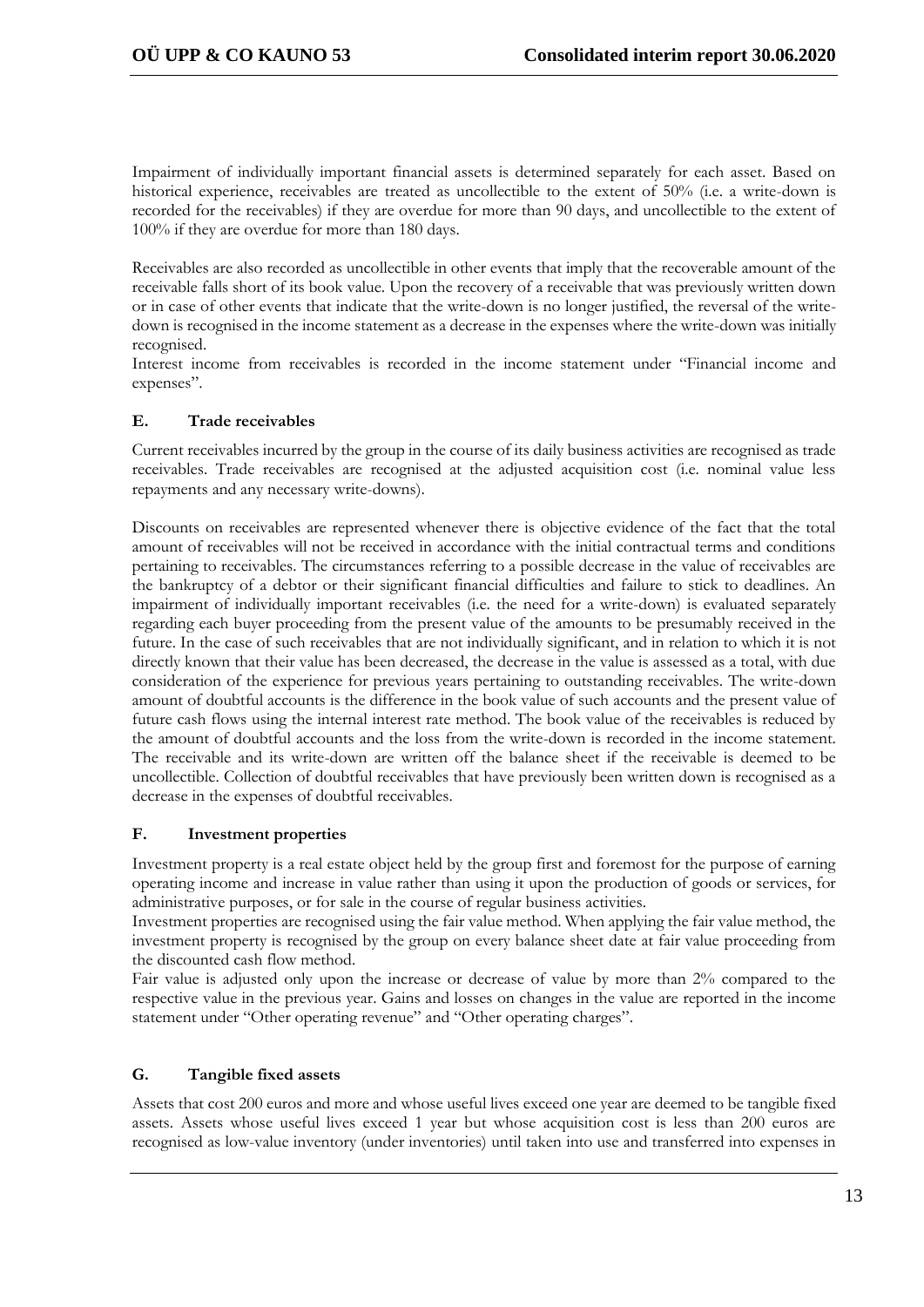the extent of 100% at the time they are taken in use. Expensed low-value inventory is reported off the balance sheet.

Tangible fixed assets are registered at their acquisition cost, which comprises the purchase price and expenses directly attributable to the acquisition.

Tangible fixed assets are subsequently recognised in the balance sheet at their acquisition cost less accumulated depreciation and any possible write-downs resulting from impairment.

If an item of tangible fixed assets consists of distinguishable components with different useful lives, such components are registered in accounting as separate items of assets and different depreciation rates are assigned to them according to their useful lives.

Later expenses on recognised tangible fixed assets (e.g. the replacement of certain parts of an asset) are added to the book value of the assets if the following criteria have been met: (a) it is likely that as a result, the group will receive economic benefit in the future; and (b) their acquisition cost can be reliably measured. Replaced parts are written off the balance sheet. All other expenditure is recognised as expenses in the period when the expenses were incurred.

Straight-line method is used for the depreciation of tangible fixed assets. Depreciation rates are established separately for each item of tangible fixed assets on the basis of its useful life. Annual depreciation rates for classes of fixed assets are as follows:

| $\bullet$ Land                                  | $0\%$       |
|-------------------------------------------------|-------------|
| • Buildings and structures                      | $2 - 15\%$  |
| • Machinery and equipment                       | $8 - 50\%$  |
| • Means of transport                            | $15 - 25\%$ |
| • Other fixtures, fittings, tools and equipment | $20-40%$    |

Depreciation of assets is discontinued if the final value of the assets which equals a sum that the group would receive upon transfer of the assets today, if the assets were of the same age and in the same state as they are expected to appear at the end of their useful life, exceeds the book value of the assets. The depreciation methods, rates and final values of tangible fixed assets are reviewed at least at the end of each financial year and if new estimates differ from the previous ones, the variations are recognised as changes in accounting estimates, i.e. they are carried forward.

Possible impairment of tangible fixed assets is assessed if certain events or developments imply that the recoverable amounts of the assets may be smaller than their book value. If such developments exist, the group will carry out an evaluation of the recoverable amount of the assets. If the estimated recoverable amount of the assets is below their book value, the assets or assets constituting a cash-generating unit are written down to their recoverable amount, which is equal to the higher of the present value (or value in use) of the future cash flow from the assets or the fair value of the assets less costs to sell. The fair value of assets is determined by independent experts, if necessary. The write-down is recorded as an expense of the accounting period on the same row of the income statement where the depreciation on the written down assets or the assets belonging to a cash generating unit has been recorded.

If later the recoverable amount of the assets increases, exceeding its book value, the write-down will be cancelled and the book value of the assets will be increased, but not in excess of the book value of the assets that would have been recorded if the assets had not been written down. Cancellation of a write-down of assets is recognised in the income statement on the same account where the previous write-down was recognised.

Recognition of tangible fixed assets is discontinued upon their transfer or if the group does not expect fiscal advantages from their use or sales. Gains and losses on discontinued recognition of tangible fixed assets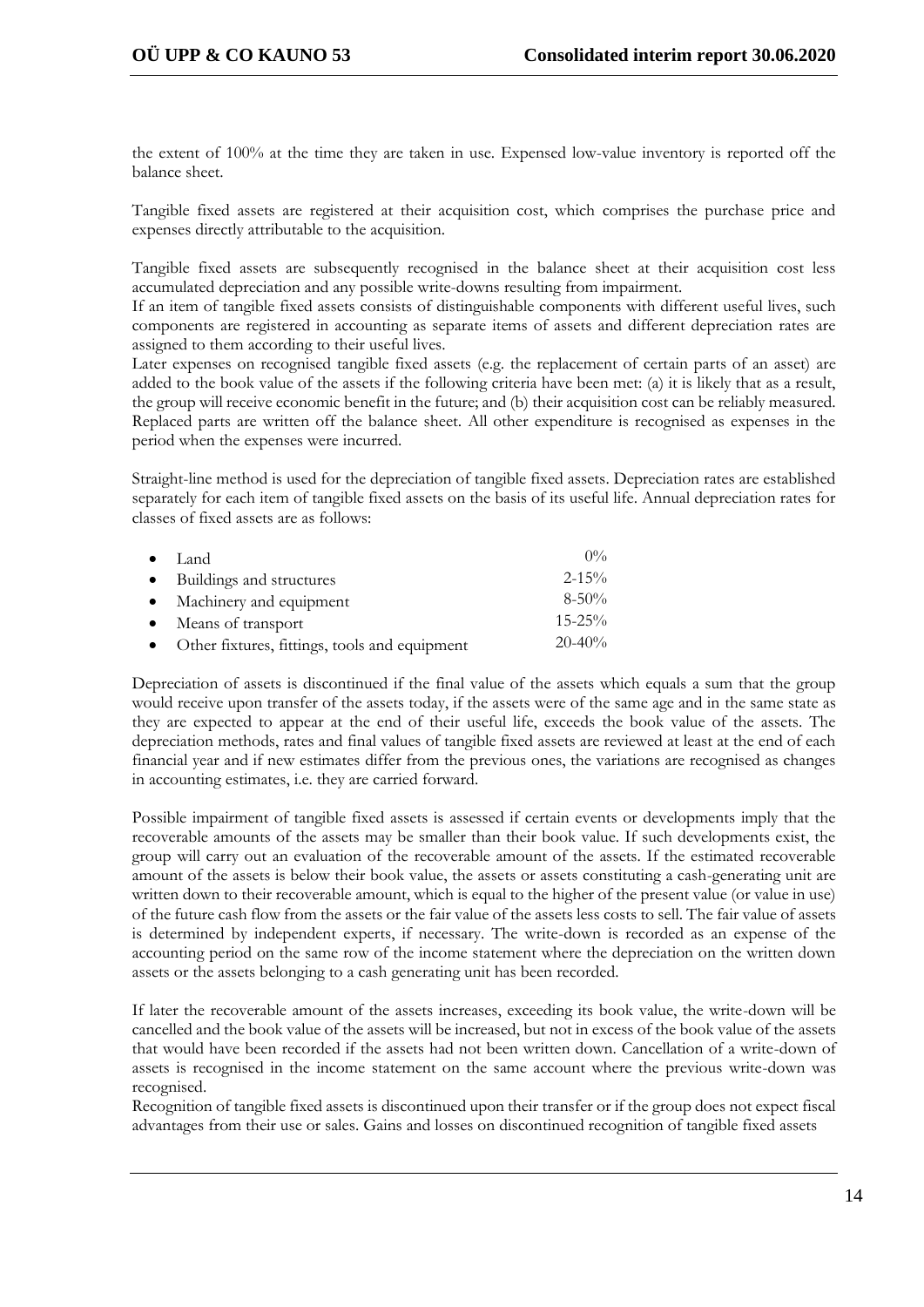are recognised in the income statement under "other operating revenue" or "other operating charges" for the period when recognition was discontinued.

### **H. Intangible fixed assets**

Intangible fixed assets are registered at their acquisition cost, which comprises the purchase price and expenses directly attributable to the acquisition. Intangible fixed assets are subsequently recognised in the balance sheet at their acquisition cost less accumulated depreciation and any possible write-downs resulting from impairment. Depreciation is calculated using the straight-line method.

#### **I. Impairment of assets**

Impairment of intangible assets of undefined useful lives (including goodwill) is checked once a year by comparing the carrying amount of the assets with the recoverable amount.

The occurrence of circumstances referring to possible impairment is assessed in the event of tangible fixed assets with unlimited useful lives and depreciable assets. If such circumstances exist, the recoverable amount of the assets is measured and it is compared with the carrying amount.

The loss caused by impairment is recognised in the amount by which the carrying amount of the asset exceeds its recoverable amount. The recoverable amount of an asset item is the fair value of the asset item from which the costs to sell or the value in use, whichever is higher, have been deducted. To assess the extent of impairment, the recoverable amount is assessed either with regard to individual asset items or the smallest possible groups of assets for which it is possible to differentiate the cash flow. Write-downs of assets are recognised as expenses for the financial year.

Once an asset item has been written down, it is assessed on every subsequent balance sheet date whether it may be likely that the recoverable amount of the asset item has increased in the meantime (excluding goodwill whose write-downs are not cancelled). Any previous write-downs are cancelled if the impairment test shows that the recoverable amount of an asset item or a group of assets (cash generating unit) has increased to over the carrying amount and the carrying amount of the asset item is increased to the amount that would have emerged considering normal depreciation during the years in-between. Cancellations of write-downs are recognised in the income statement of the annual period as a reduction of the cost of writedowns of fixed assets.

# **J. Financial liabilities**

All financial liabilities (trade creditors, loans raised, accrued expenses, bonds issued and other short-term and long-term payables) are initially registered at their acquisition cost, which also includes all the expenses directly attributable to acquisition. Any further recognition takes place pursuant to the adjusted acquisition cost method (except the financial liabilities acquired for the purpose of resale and derivative instruments of negative fair value that are recognised at the fair value thereof).

The adjusted acquisition cost of short-term financial liabilities is generally equal to their nominal value and therefore short-term financial liabilities are recognised in the balance sheet in the amounts subject to payment. In order to calculate the adjusted acquisition cost of long-term financial liabilities, they are initially recognised at the fair value of the amounts received (less any transaction costs), considering the interest expenses to be incurred on the liability in future periods, using the internal interest rate method.

A financial liability is classified as current if its payment term is within twelve months as of the balance sheet date or if the group does not have the unconditional right to postpone the payment of the obligation for more than twelve months after the balance sheet date. Loans payable that are due within 12 months as of the balance sheet date, but which are refinanced as long-term after the balance sheet date, but before the approval of the financial statements, are recognised as current liabilities. Loans payable that the lender had the right to recall on the balance sheet date due to a breach of the terms and conditions provided for in the loan agreement are also recognised as current liabilities.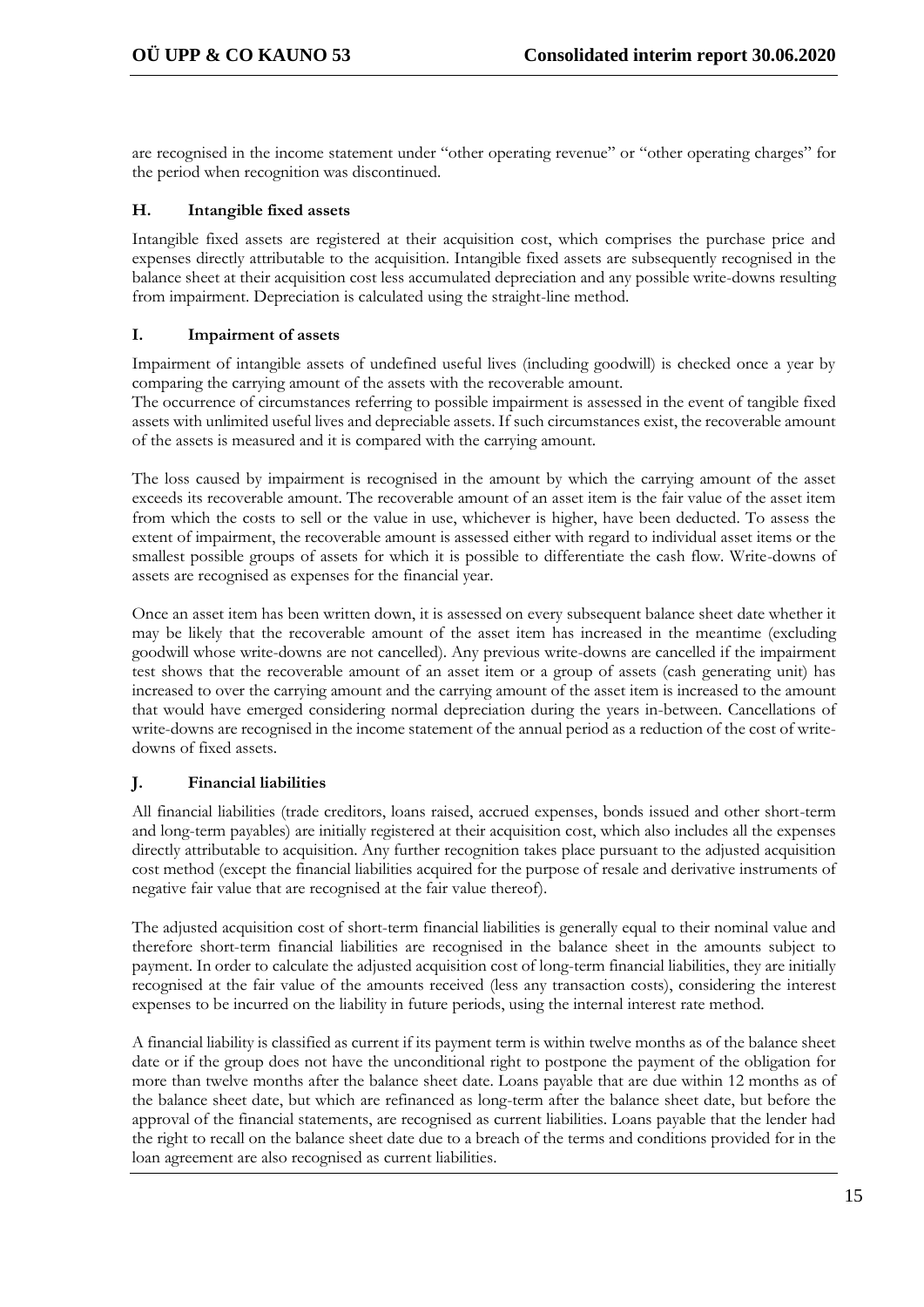Promises, guarantees and other obligations that may turn to liabilities under certain conditions in the future, but the likelihood of whose realisation in the opinion of the management of the parent company is smaller than the likelihood of non-realisation, have been disclosed as contingent liabilities in the notes to the financial statements.

# **K. Revenue**

Revenue from the sale of services is recognised in the period in which the service is provided if the revenue gained from providing the service can be reliably measured, the proceeds arising from the transaction are likely to be collected, and the expenses related to the transaction can be reliably assessed. Revenue from the sale of goods is recognised when all significant risks related to ownership have been transferred to the buyer, the proceeds arising from the sale are likely to be collected, and the expenses related to the sales revenue and the transaction can be reliably determined.

Sales revenue reflects the sale of services and goods related to the principal activity. Other operating revenue comprises irregular revenue not directly related to the principal activity.

Interest income is recognised on an accrual basis once it is likely that the group will gain economic benefit from the transaction and the amount of interest income can be reliably measured.

# **L. Expenses**

Expenses are recognised on an accrual basis, i.e. at the moment when the economic transaction actually occurs, not when the liability is paid.

Expenses are recognised in the same period as the revenue associated with them. Expenses that are likely to participate in generating economic benefits in future periods are recognised on the balance sheet as assets at the moment of their emergence and as expenses in the period(s) when the expenses associated with them emerge.

Expenses of services and goods purchased directly for the purpose of the principal activity are recognised in the income statement under "Goods, raw materials and services". Other operating expenses comprise expenses that are not regarded directly as costs of provision of services. Other operating revenue comprises irregular expenses not related to the principal activity.

Interest expenses are recognised as financial expenses of the reporting period on the accrual basis.

# **M. Corporate income tax**

Pursuant to the currently applicable Income Tax Act, a company registered in Estonia does not pay income tax on the profit earned, and profit distributed by way of a bonus issue is also not taxed. Companies pay income tax on profit distributed as dividends or other profit distributions, including disbursements from equity, that exceed the monetary and non-monetary contributions to the equity of the company upon the disbursement thereof by monetary or non-monetary means. On the basis of the abovementioned Act, profit distributed by the company as dividends or by other means is taxed with income tax at the rate of 20/80.

Pursuant to the tax legislation applicable in Estonia, the company is not able to disburse all its available equity without additional expenses; instead, a part of equity will be used to cover the income tax on dividends. Provisions in respect of future income tax payable on dividends are not formed before the declaration of dividends, but the relevant information is disclosed in the notes to the accounts.

Corporate income tax related to the disbursement of dividends or the making of other payments that reduce equity is recognised as a liability and an expense at the moment of announcing the dividends or other payments that reduce equity.

Income tax on dividends is recognised in the income statement under income tax expenses during the same period when the dividends are announced, regardless of the period for which they have been announced or when they are actually disbursed.

Taxation of subsidiaries registered in a foreign country.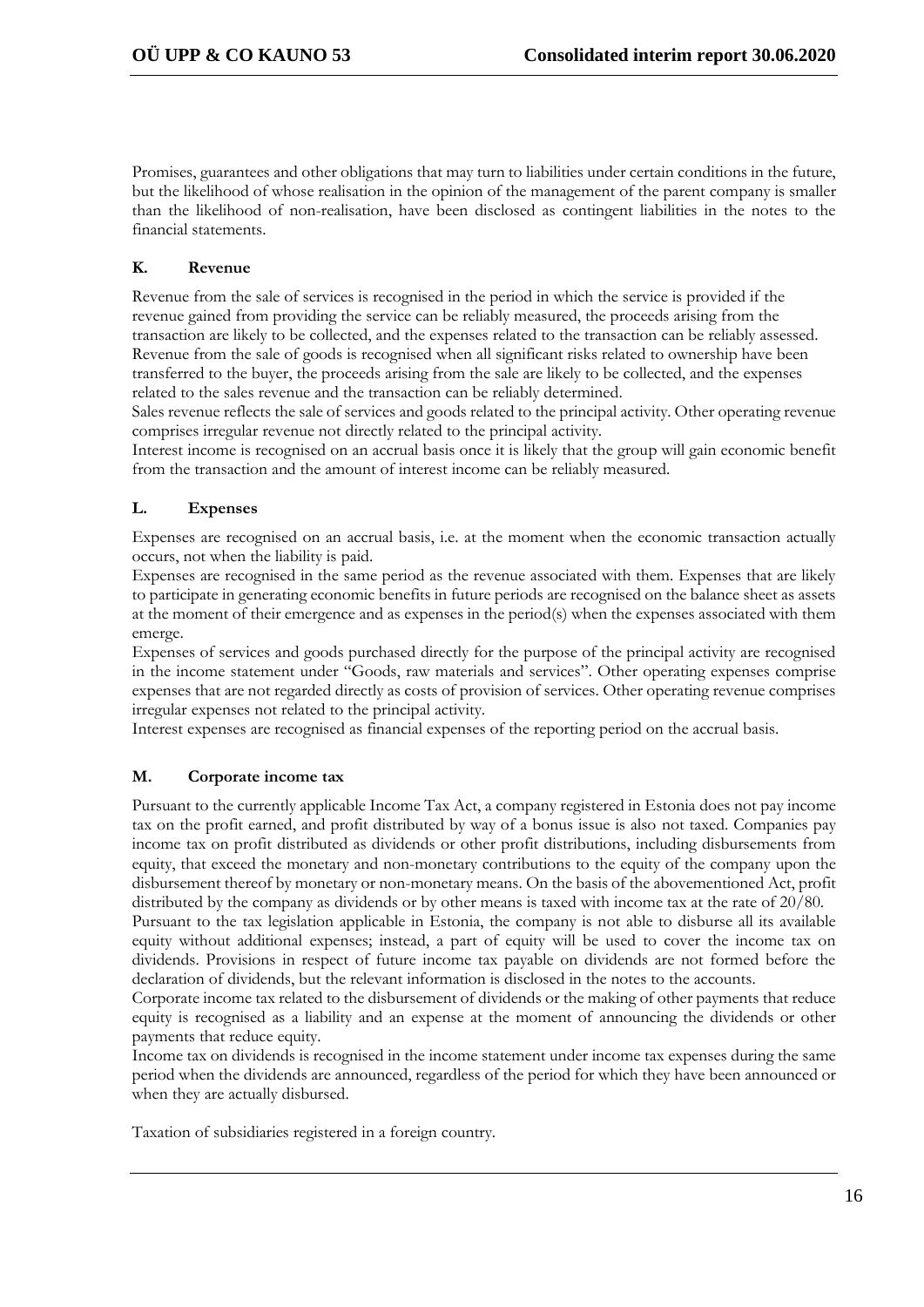Pursuant to the Income Tax Act, the net profit of the company, as adjusted with the temporary and permanent differences provided in the Income Tax Act, is subject to income tax in Lithuania, with the tax rate being 15%.

Deferred tax has been recognised in the accounting pursuant to the liability method on all temporary differences as of the balance sheet date between the tax base and book value of the assets and liabilities. Deferred tax assets are only recognised if it is likely that gains will be earned in the future on whose account the deferred tax assets can be used.

### **N. Lease accounting**

Lease transactions where all significant risks and benefits related to the ownership of the assets are transferred to the lessee are recognised as financial lease. Other lease transactions are treated as operating lease.

The Company leases its assets under operating lease conditions and therefore recognises assets in the balance sheet under regular conditions and similarly to other assets recognised in the balance sheet.

The lessor recognises the rental income received from operating lease during the rental period as revenue in the income statement. The payments made to the lessor are structured such as to increase together with the expected general inflation based on the published indexes in order to compensate for the expected increase in the expenses of the lessor in relation to inflation.

### **O. Events after the balance sheet date**

The interim and annual accounts reflect the material circumstances that influence the evaluation of assets and liabilities and which occurred between the balance sheet date and the preparation date of the financial statements, but which are related to transactions that took place during the accounting period or earlier.

Events after the balance sheet date that have not been considered in the evaluation of assets and liabilities, but that considerably affect the result of the next financial year are disclosed in the financial statements.

#### **P. Impact of the global economy**

It is impossible for the management to offer reliable forecasts as to what the impact of potential future unstable conditions in the global economy would be on the group's activities and financial position. The management believes that it has taken all measures required to guarantee the group's sustainability and growth in the current conditions.

# **Q. Related parties**

Parties are considered to be related if one party either controls the other party or has significant influence on the business decisions made by the other party, including the parent company and other companies belonging to the same group, members of the supervisory board and the management board, their family members and companies that are controlled by said persons or where said persons have significant influence.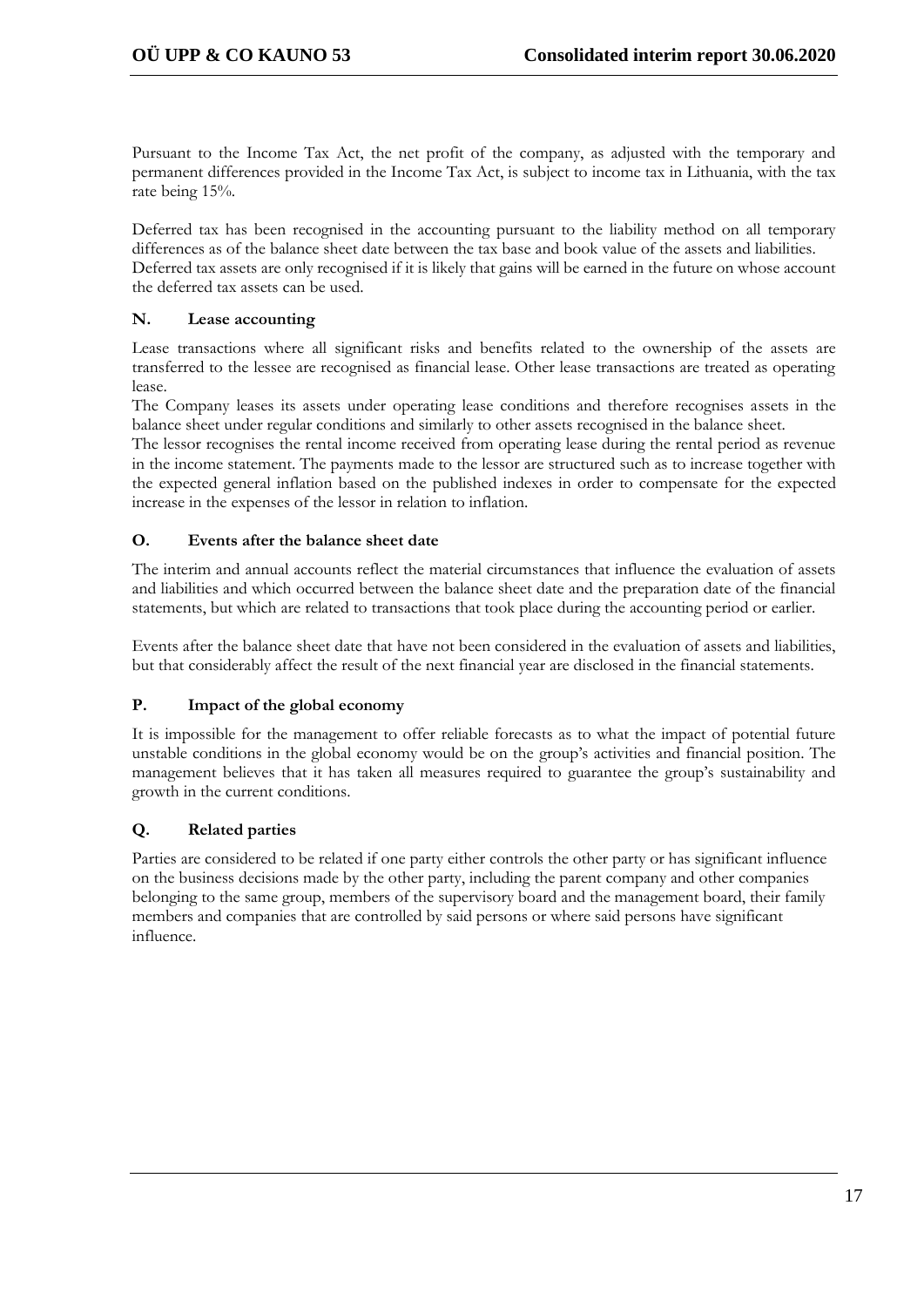**Note 2 Cash** (EUR)

|              | 30.06.2020 30.06.2019 |         |
|--------------|-----------------------|---------|
| Cash at bank | 302.999               | 317.211 |
| Total cash   | 302,999               | 317,211 |

The Group has bank accounts in Swedbank and OP Corporate Bank Lithuanian Branch. Cash payments are not accepted.

#### **Note 3 Subsidiaries**

Group shareholding

|               |           | Country Holding $\%$ Holding $\%$ |            |
|---------------|-----------|-----------------------------------|------------|
|               | Ωt        | as of                             | as of      |
| Name          | location  | 30.06.2020                        | 30.06.2019 |
| Promalita UAB | Lithuania | $100\%$                           | $100\%$    |

The shares of the subsidiary are not listed on the stock exchange.

### **Note 4 Investment properties**

(EUR)

|                           | Built-up   |            |
|---------------------------|------------|------------|
|                           | registered |            |
|                           | immovable  | Total      |
| <b>Balance 31.12.2018</b> | 15,700,000 | 15,700,000 |
|                           |            |            |
| <b>Balance 30.06.2019</b> | 15,700,000 | 15,700,000 |
|                           |            |            |
| Change in fair value      | 50 000     | 50 000     |
| <b>Balance 31.12.2019</b> | 15,750,000 | 15,750,000 |
|                           |            |            |
| <b>Balance 30.06.2020</b> | 15,750,000 | 15,750,000 |
|                           |            |            |

Investment properties have been recognised at fair value. Colliers International Advisors UAB served as the independent evaluator.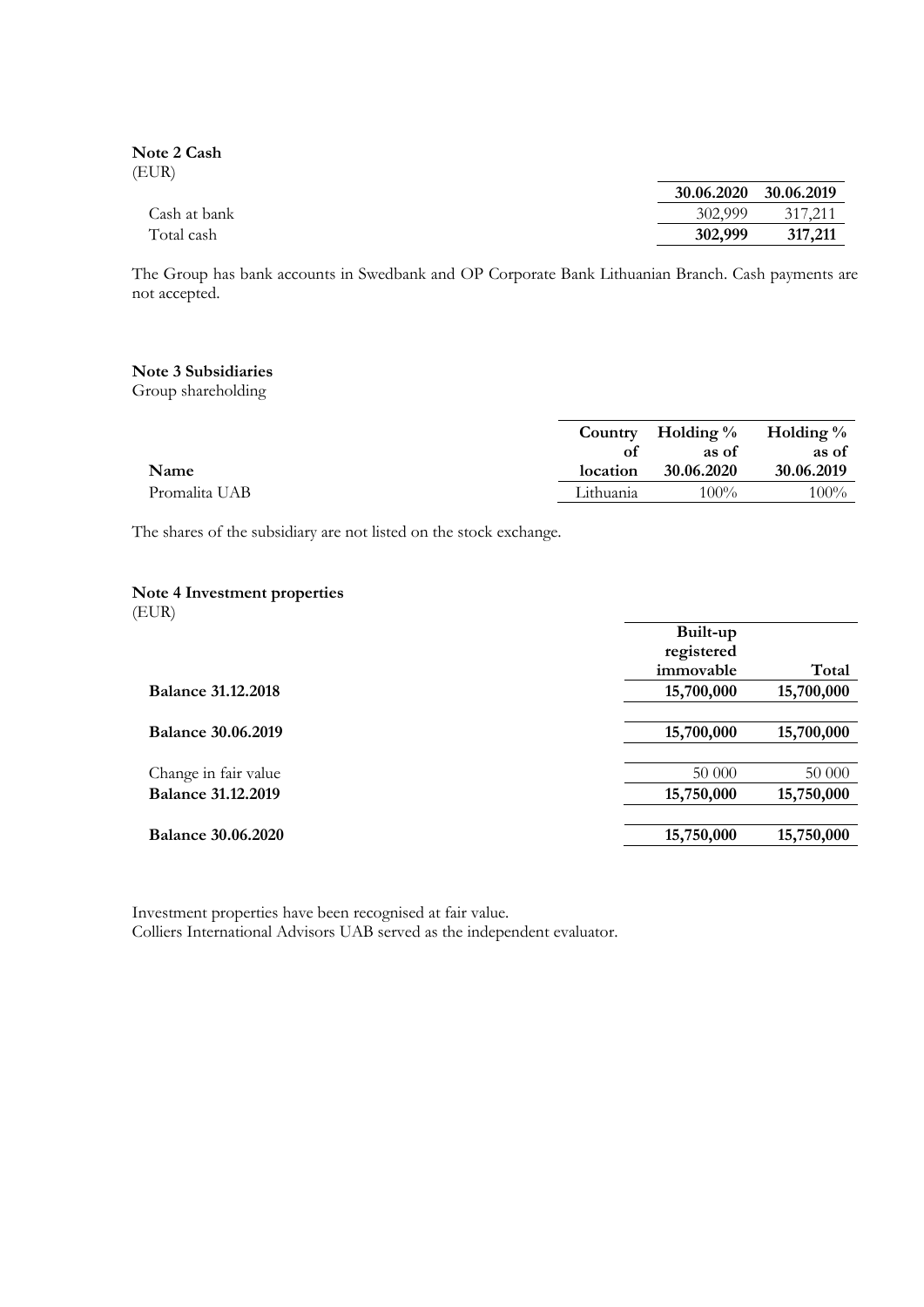**Note 5 Intangible fixed assets** (EUR)

|                           | Goodwill   | Total      |
|---------------------------|------------|------------|
|                           |            |            |
| <b>Balance 31.12.2018</b> |            |            |
| Acquisition cost          | 1,280,818  | 1,280,818  |
| Accumulated depreciation  | $-213,470$ | $-213,470$ |
| <b>Residual value</b>     | 1,067,348  | 1,067,348  |
|                           |            |            |
| Depreciation costs        | $-106,734$ | $-106,734$ |
| <b>Balance 30.06.2019</b> |            |            |
| Acquisition cost          | 1,280,818  | 1,280,818  |
| Accumulated depreciation  | $-320,204$ | $-320,204$ |
| <b>Residual value</b>     | 960,614    | 960,614    |
| Depreciation costs        | $-106,734$ | $-106,734$ |
|                           |            |            |
| <b>Balance 31.12.2019</b> |            |            |
| Acquisition cost          | 1,280,818  | 1,280,818  |
| Accumulated depreciation  | $-426,938$ | $-426,938$ |
| <b>Residual value</b>     | 853,880    | 853,880    |
|                           |            |            |
| Depreciation costs        | $-106,734$ | $-106,734$ |
| <b>Balance 30.06.2020</b> |            |            |
| Acquisition cost          | 1,280,818  | 1,280,818  |
| Accumulated depreciation  | $-533,672$ | $-533,672$ |
| <b>Residual value</b>     | 747,146    | 747,146    |

# **Note 6 Loans payable**

| (EUR)                      |            |         |            |              |
|----------------------------|------------|---------|------------|--------------|
|                            | 30.06.2020 | Current | Long-term  | Liability    |
|                            |            | part    | part       | total        |
| Long-term bank loans $*$   |            | 460,000 | 7,283,334  | 7,743,343    |
| Long-term shareholder loan |            |         | 671,850    | 671,850      |
| Long-term bonds            |            |         | 4,700,000  | 4,700,000    |
| Total loans payable        |            | 460,000 | 12,655,184 | 13, 115, 184 |

|                            | 30.06.2019 | Current<br>part | Long-term<br>part | Liability<br>total |
|----------------------------|------------|-----------------|-------------------|--------------------|
| Long-term bank loans $*$   |            | 460,000         | 7,781,666         | 8,241,666          |
| Long-term shareholder loan |            |                 | 671,850           | 671,850            |
| Long-term bonds            |            |                 | 4,700,000         | 4,700,000          |
| Total loans payable        |            | 460,000         | 13, 153, 516      | 13,613,516         |

\* OP Corporate Bank Lithuanian Branch has issued the loan to the Group. The underlying currency of all the loans is the euro.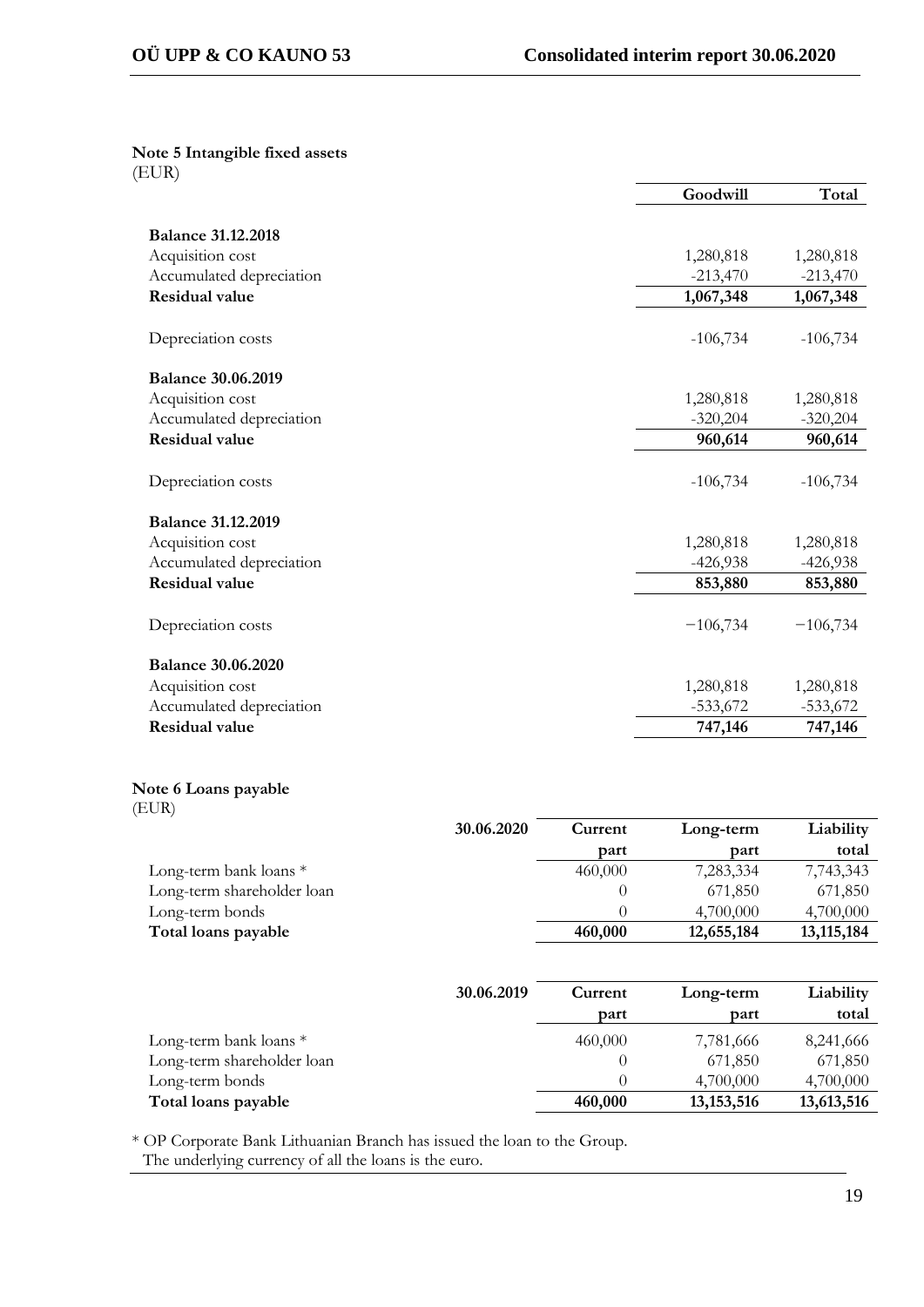See Note 14 for further information about collateral.

|       |  | Note 7 Payables and prepayments |  |
|-------|--|---------------------------------|--|
| (EUR) |  |                                 |  |

|                                | 30.06.2020 | 30.06.2019 |
|--------------------------------|------------|------------|
| Trade creditors                | 2,259      | 12,630     |
| Payables to employees          | 98         | 120        |
| Prepayments received           | 74,222     | 50,076     |
| Interest payable               | 80.632     | 80,632     |
| Total payables and prepayments | 157,211    | 143,458    |

#### **Note 8 Long-term provisions**

The long-term provisions comprises the deferred income tax liability of the Lithuanian subsidiary.

#### **Note 9 Share capital**

|                        | 30.06.2020 | 30.06.2019 |
|------------------------|------------|------------|
| Share capital (EUR)    | 2,500      | 2,500      |
| Number of shares (pcs) |            |            |

#### Potential income tax liability of the Group

The retained earnings of the company as of 30 June 2020 amounted to EUR 1,384,884 (30.06.2019: EUR 992,905). The maximum amount of income tax payable upon disbursement of all retained profit as dividends is EUR 276,977 (30.06.2019: EUR 198,581). Therefore, EUR 1,107,907 (30.06.2019: EUR 794,324) can be disbursed as dividends.

The maximum potential income tax liability has been calculated on the assumption that the total distributed net dividends and income tax expense associated with their payment may not exceed distributable profits as of 30.06.2020.

#### **Note 10 Sales revenue** (EUR)

Sales revenue of the Group by geographical regions:

|                      | 2020     | 2019     |
|----------------------|----------|----------|
| Geographical regions | 6 months | 6 months |
| Lithuania            | 654,089  | 646,651  |
| Total                | 654,089  | 646,651  |
|                      |          |          |

Sales revenue of the Group by fields of activity:

|                             | 2020 6  | 2019 6  |
|-----------------------------|---------|---------|
| <b>Fields of activity</b>   | months  | months  |
| Lease of warehouse premises | 654,089 | 646,651 |
| Total                       | 654,089 | 646,651 |
|                             |         |         |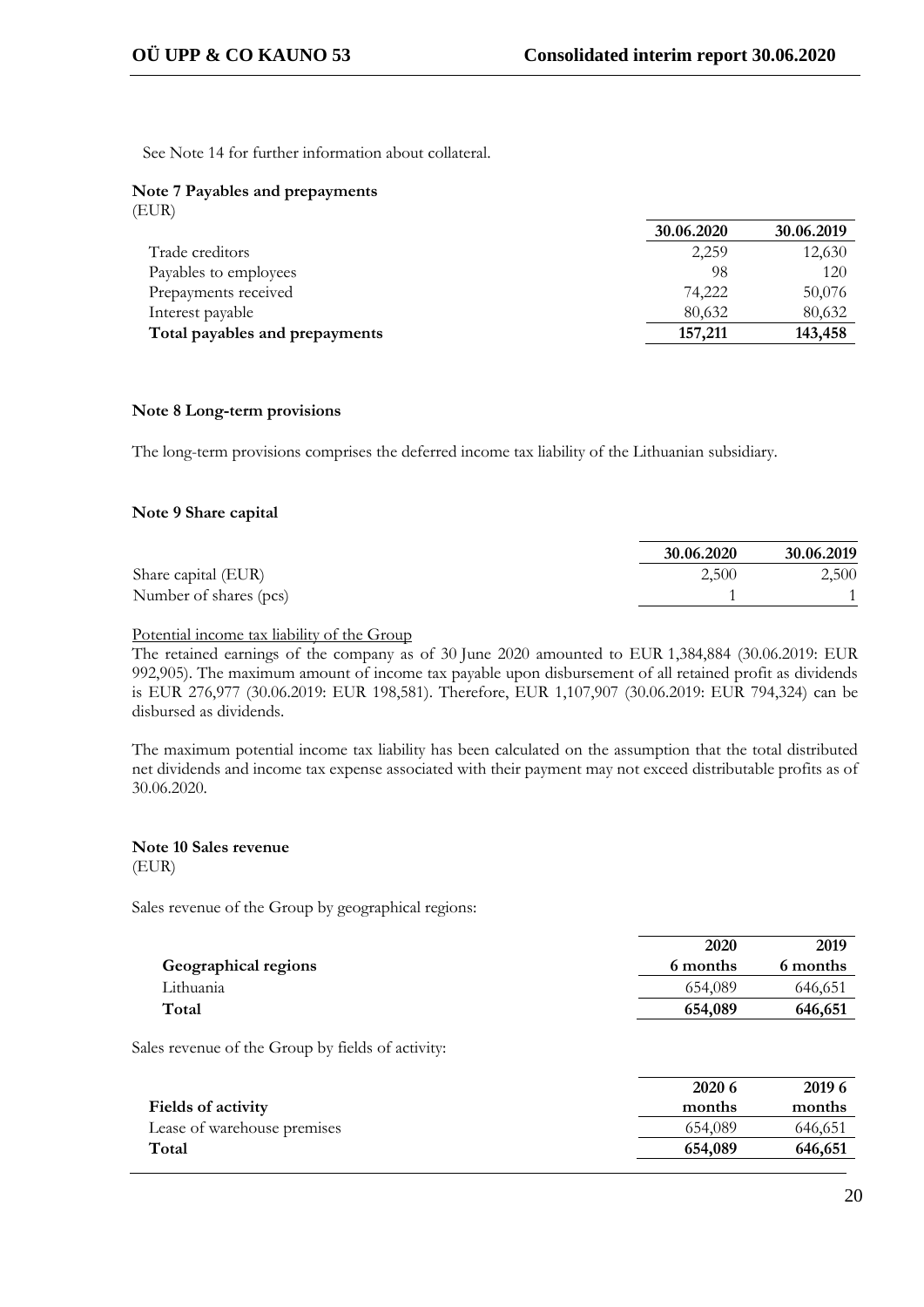#### **Note 11 Other operating expenses** (EUR)

|                                           | 2020 6    | 2019 6    |
|-------------------------------------------|-----------|-----------|
|                                           | months    | months    |
| Administration and office expenses        | $-29.016$ | $-5.259$  |
| Securities management expenses            | $-3,523$  | $-3.149$  |
| Expenses of legal and other consultations | $-7.932$  | $-17,160$ |
| Total                                     | $-40,471$ | $-25,568$ |

#### **Note 12 Financial revenue and expenses** (EUR)

|                                      | 2020 6     | 2019 6     |
|--------------------------------------|------------|------------|
|                                      | months     | months     |
| Interest expenses on bonds           | $-188,000$ | $-188,000$ |
| Interest expenses on loans           | $-89.843$  | $-92,704$  |
| Total financial revenue and expenses | $-277.843$ | $-280,704$ |

### **Note 13 Income tax**

The calculated income tax expenses of the Group have arisen due to the tax liability of the Lithuanian subsidiary.

#### **Note 14 Contingent liabilities and off-balance-sheet assets and liabilities**

The collateral for the loans and issued bonds is as follows:

- Mortgage in the first ranking on the registered immovable of RIMI LC in the amount of 11,960,000 euros with the market value of the real estate being at least 15,300,000 euros;
- Mortgage in the second ranking on the registered immovable of RIMI LC in the amount of 6,110,000 euros for the benefit of the collateral agent as the pledgee (established pursuant to a collateral agent contract and terms and conditions for the benefit of the investors).

# **Note 15 Transactions with related parties**

(EUR)

The following were deemed as related parties when the financial statements were prepared:

- a. owners (parent company and persons who control or have a significant influence over the parent company);
- b. executive management and senior management; and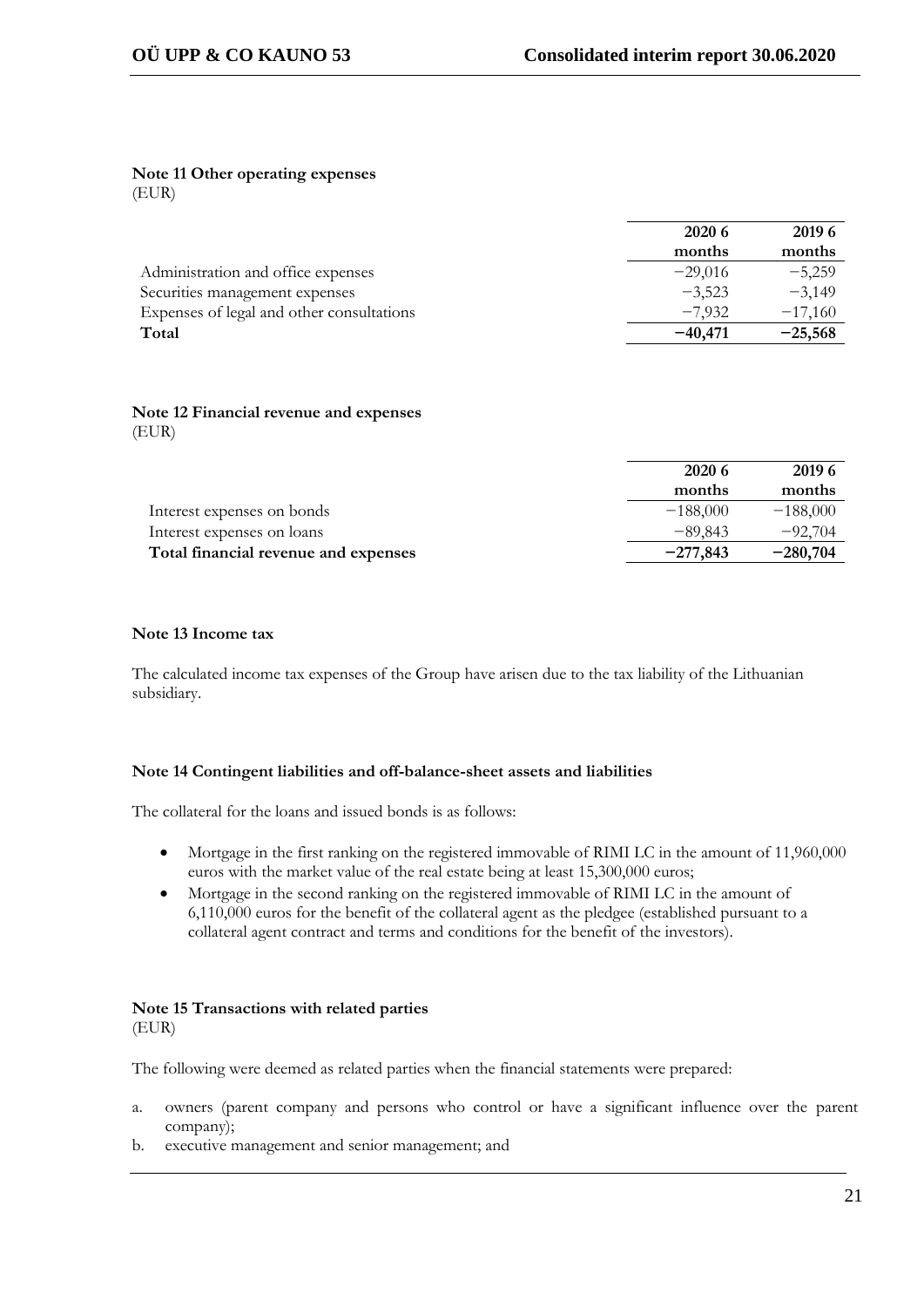c. close relatives of the aforementioned persons and the companies being controlled by them or being under the significant influence of such persons.

As of 30.06.2019 and 30.06.2020, there were no receivables from related parties of the Group.

| Payables                                                  | 30.06.2020 | 30.06.2019 |
|-----------------------------------------------------------|------------|------------|
| Parent company and persons who control the parent company | 671,850    | 671,850    |
| Total                                                     | 671,850    | 671,850    |

Interest in the amount of EUR 20,156 has been calculated in the reporting period on loans received from related parties (2019: EUR 20,156).

Remuneration and other benefits in the total amount of 160 euros has been calculated for the members of the executive and senior management in the reporting period (2019: 168 euros). No remuneration was paid and no benefits were granted to the members of the supervisory board in the accounting period or the reference period. Premature termination of service contracts with members of the management board and the supervisory board would result in no liability to pay a severance bonus for the Group.

### **Note 16 Unconsolidated balance sheet of Parent Company**

| (EUR)                                |            |            |
|--------------------------------------|------------|------------|
|                                      | 30.06.2020 | 30.06.2019 |
| Cash                                 | 45,311     | 79,355     |
| Receivables and prepayments          | 73,508     | 36,309     |
| <b>Total current assets</b>          | 118,819    | 115,664    |
|                                      |            |            |
| Long-term financial investments      | 1,364,696  | 3,200      |
| Long-term receivables                | 5,356,350  | 5,356,350  |
| <b>Total fixed assets</b>            | 6,721,046  | 5,359,550  |
| <b>TOTAL ASSETS</b>                  | 6,839,865  | 5,475,214  |
| Payables and prepayments             | 80,632     | 80,632     |
| <b>Total current liabilities</b>     | 80,632     | 80,632     |
| Long-term loans payable              | 5,371,850  | 5,371,850  |
| <b>Total non-current liabilities</b> | 5,371,850  | 5,371,850  |
| <b>TOTAL LIABILITIES</b>             | 5,452,482  | 5,452,482  |
|                                      |            |            |
| Share capital                        | 2,500      | 2,500      |
| Retained earnings                    | 1,384,883  | 20,232     |
| <b>TOTAL EQUITY</b>                  | 1,387,383  | 22,732     |
| <b>TOTAL LIABILITIES AND EQUITY</b>  | 6,839,865  | 5,475,214  |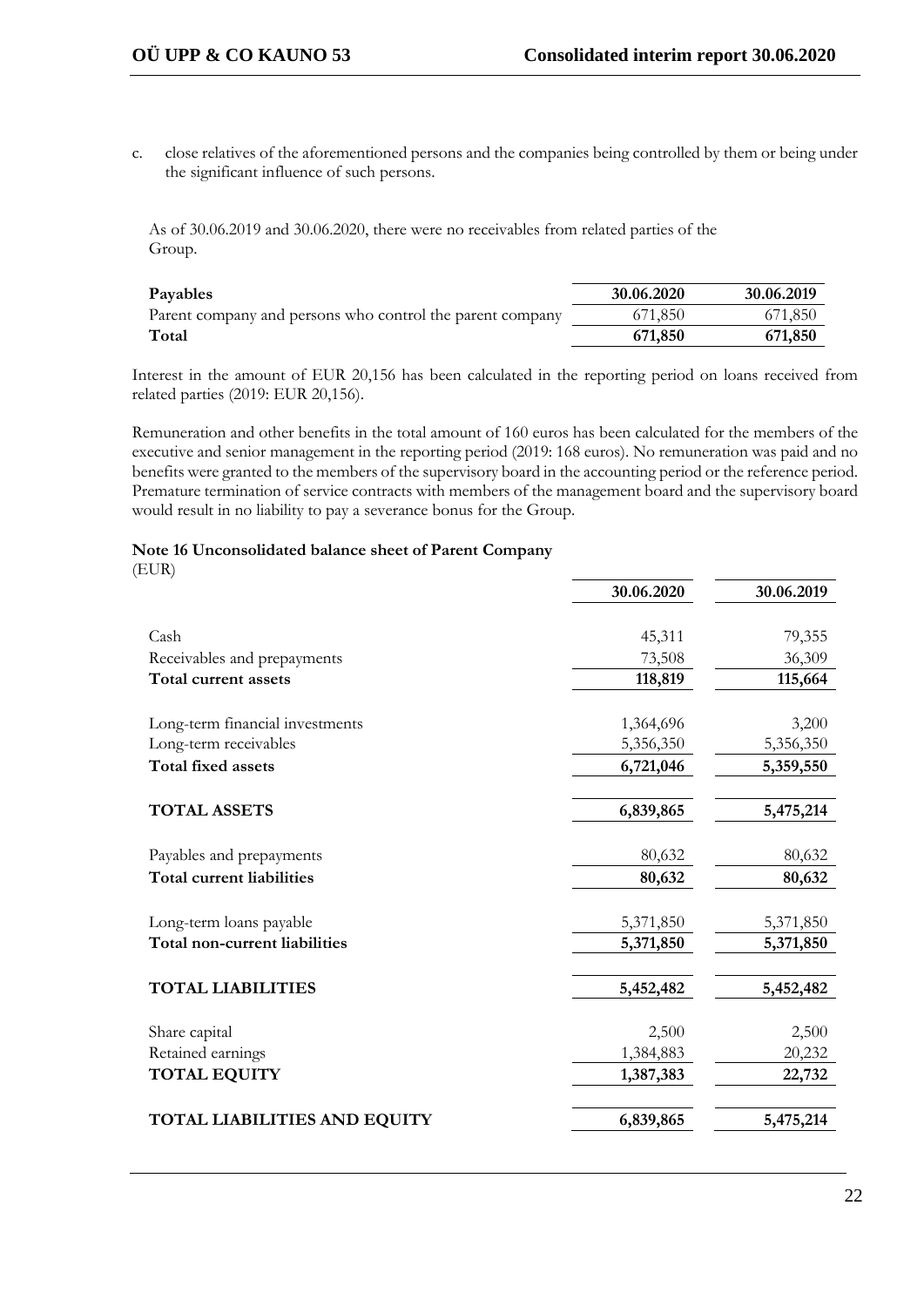# **Note 17 Unconsolidated income statement of Parent Company**

(EUR)

|                                      | 2020 6<br>months | 2019 6<br>months |
|--------------------------------------|------------------|------------------|
| Operating expenses                   | $-8,034$         | $-9,534$         |
| <b>Operating profit (loss)</b>       | $-8,034$         | $-9,534$         |
| Financial income (expenses)          | 201,500          | 7,291            |
| Profit before income tax             | 193,466          | $-2,243$         |
| Net profit (loss) for financial year | 193,466          | $-2,243$         |

### **Note 18 Unconsolidated cash flow statement of Parent Company** (EUR)

|                                                  | 2020 6     | 2019 6     |
|--------------------------------------------------|------------|------------|
|                                                  | months     | months     |
|                                                  |            |            |
| Operating profit                                 | $-8,034$   | $-9,534$   |
| Change in assets related to operating activities | $-900$     | $-604$     |
| Change in assets related to liabilities          | $-3,660$   | $\theta$   |
| Total cash flow from operating activities        | $-12,594$  | $-10,138$  |
| Interest received                                | 180,925    | 216,376    |
| Total cash flow from investing activities        | 180,925    | 216,376    |
|                                                  |            |            |
| Interest paid                                    | $-208,153$ | $-208,154$ |
| Total cash flow from financing activities        | $-208,153$ | $-208,154$ |
| Total cash flow                                  | $-39,822$  | $-1,916$   |
|                                                  |            |            |
| Cash at beginning of period                      | 85,133     | 81,271     |
| Change in cash                                   | $-39,822$  | $-1,916$   |
| Cash at end of period                            | 45,311     | 79,355     |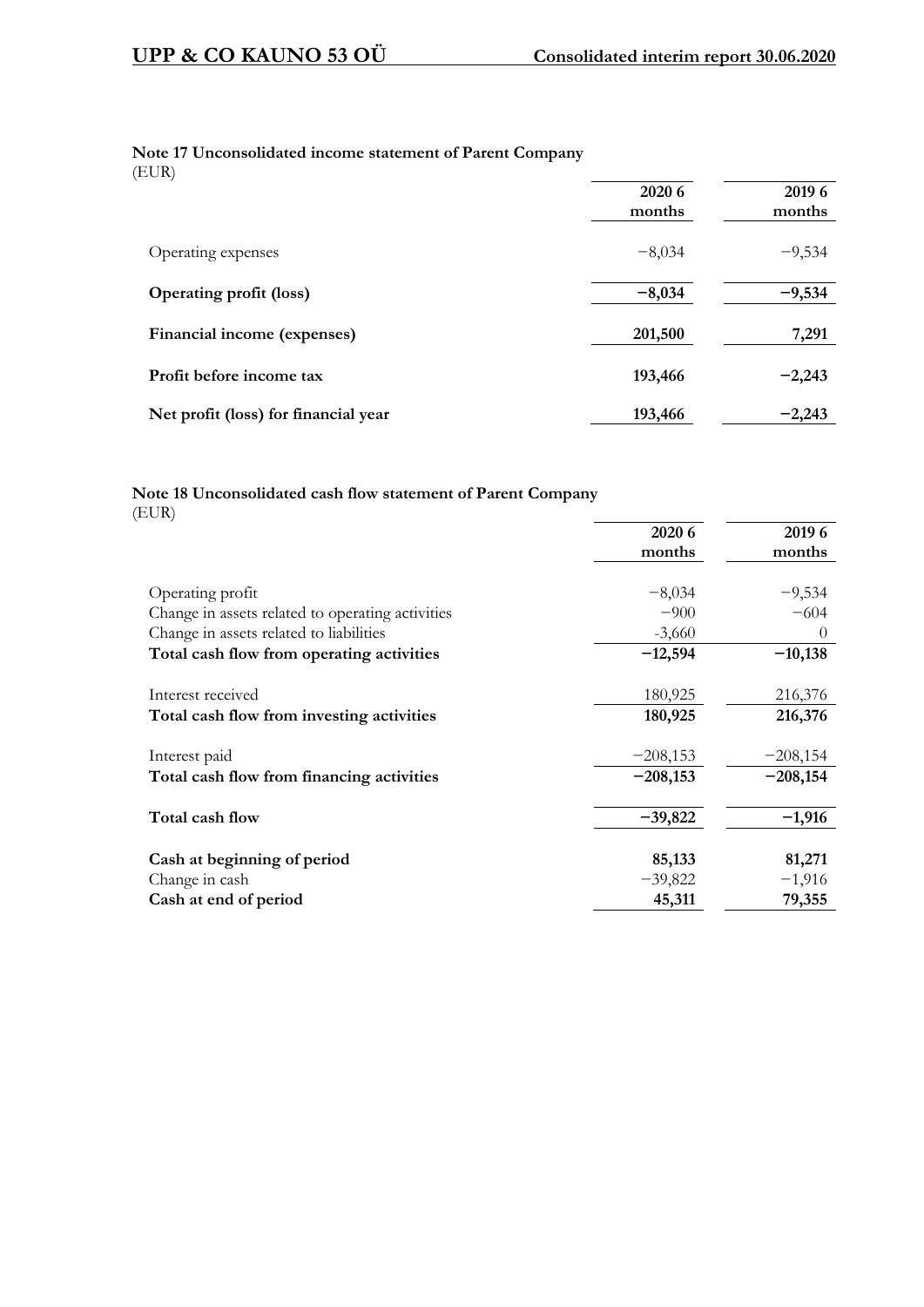#### **Note 19 Statement of changes in equity of Parent Company** (EUR)

|                             | Share capital | Retained  | Equity    |  |  |
|-----------------------------|---------------|-----------|-----------|--|--|
|                             |               | profit    | Total     |  |  |
| As of 31,12,2018            | 2,500         | 22,475    | 24,975    |  |  |
|                             |               |           |           |  |  |
| Profit for reporting period | $\theta$      | $-2,243$  | $-2,243$  |  |  |
| As of 30,06,2019            | 2,500         | 20,232    | 22,732    |  |  |
|                             |               |           |           |  |  |
| Profit for reporting period | $\theta$      | 1,168,942 | 1,168,942 |  |  |
| As of 31.12.2019            | 2,500         | 1,191,417 | 1,193,917 |  |  |
|                             |               |           |           |  |  |
| Profit for reporting period | $\Omega$      | 193,466   | 193,466   |  |  |
| As of 30.06.2020            | 2,500         | 1,384,883 | 1,387,383 |  |  |